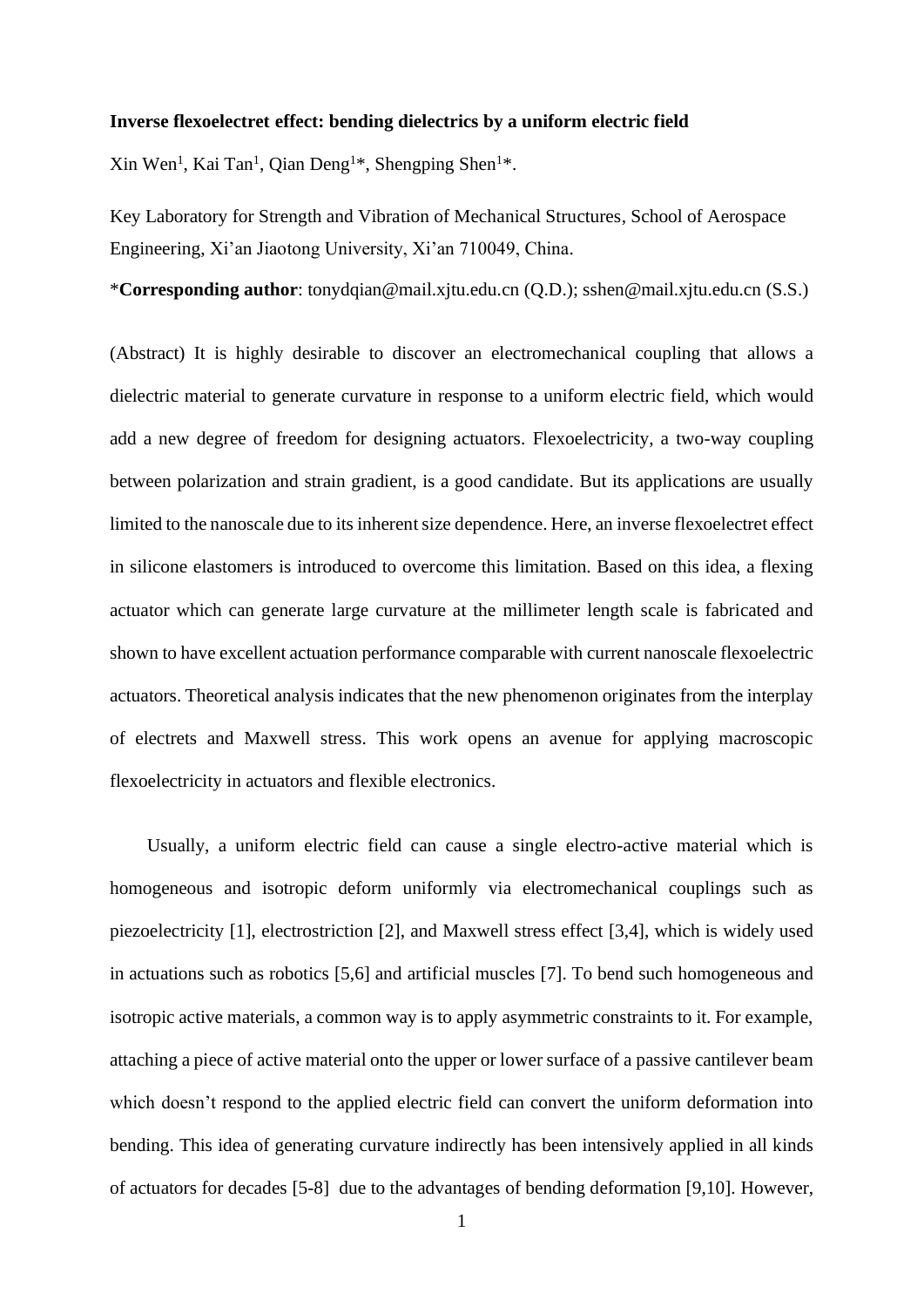how to directly induce curvature by a uniform electric field, termed here as a "flexing actuator", remains a challenging problem.

A good candidate may be flexoelectricity, a universal and direct coupling between strain gradient (such as bending) and polarization in dielectrics [11-13]. Flexoelectricity is a two-way electromechanical coupling. In the past decade, direct flexoelectricity (polarization induced by strain gradient) has shown its great potential in applications including information storage and reading [14-16], tuning electronic properties [17-19], flexible electronics [20], bone repairing [21], energy harvesting [22-24], etc. On the other hand, converse (uniform strain induced by the gradient of electric field) and inverse (curvature induced by uniform electric field) flexoelectricity, although reported both theoretically [25-27] and experimentally [28-35], are still in their infancy. Like the direct flexoelectric effect, an inverse flexoelectric effect also shows strong size dependence [33]. Bursian et al. proposed that, because of the inverse flexoelectric effect, the induced curvature  $\kappa$  of a dielectric cantilever beam was related to the uniformly applied electric field  $E_V$  by [11]

$$
\kappa = 12(1 - \nu^2) \frac{\mu_{12} E_V}{\gamma h^2},\tag{1}
$$

where  $\mu_{12}$  is the transverse flexoelectric coefficient, v denotes Poisson's ratio, Y is Young's modulus, and  $h$  is the thickness of the beam. With the decrease of  $h$ , the induced curvature  $\kappa$ increases fast for a fixed applied electric field. Thus, as shown in Fig. 1(a), inverse flexoelectricity reduces sharply with the increase of the sample's feature size. The size effect seems to be an inevitable constraint to the application of both direct and inverse flexoelectricity at the macroscale.

Although several recent works show that the bending-induced polarization can be enhanced by 1~3 orders of magnitude through introducing extrinsic mechanisms [36-38], there is no evidence that these extrinsic mechanisms can naturally lead to an enhanced inverse effect. For the barrier-layer-mechanism, the most famous one among the above mechanisms, the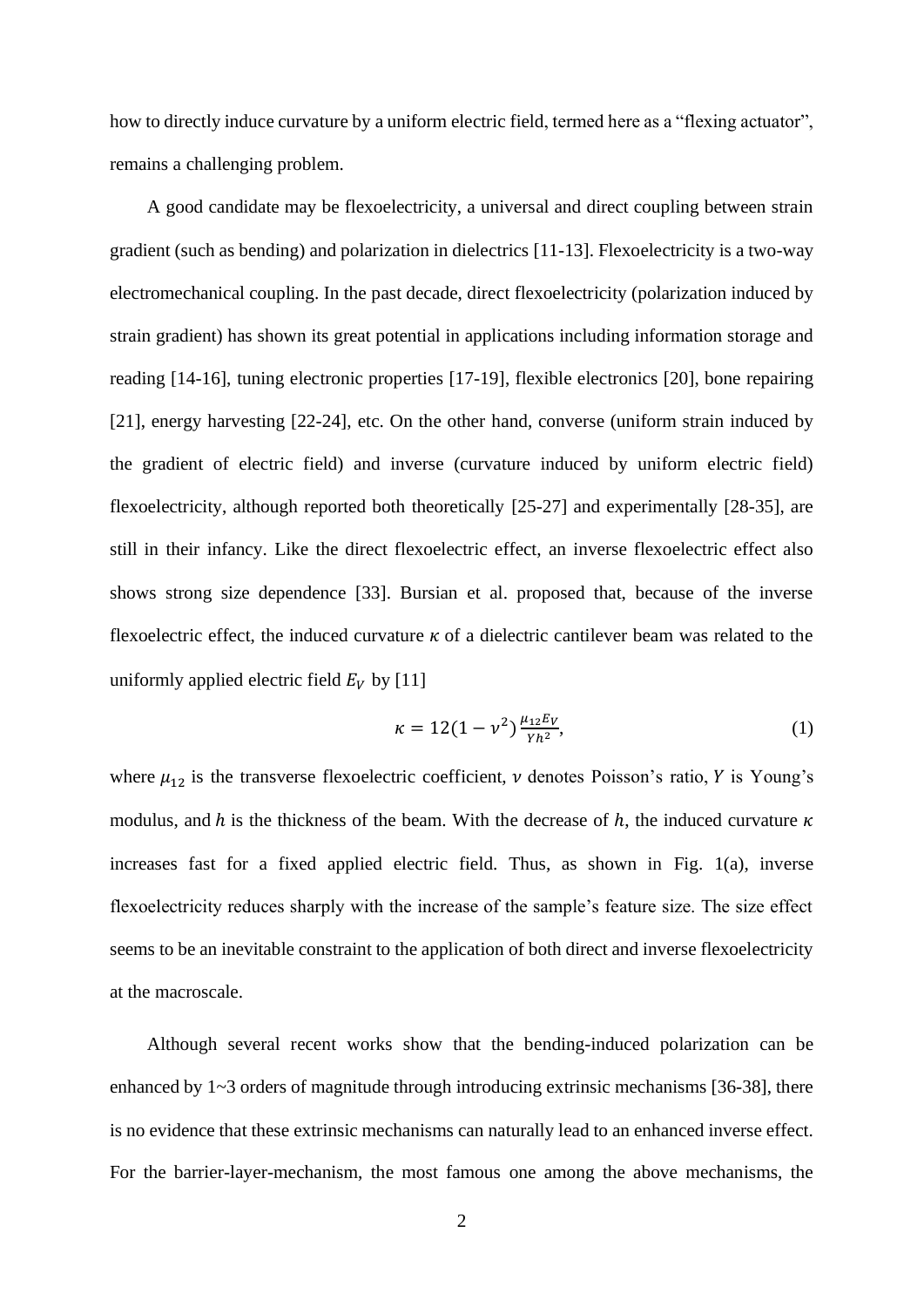electric-field-induced bending may be even weaker than its counterpart of intrinsic flexoelectricity [38]. By now, to our knowledge, there is no effective method to enhance inverse flexoelectricity to the macroscale, which is one of the most pressing challenges in the field. Very recently, we have reported another enhanced extrinsic mechanism (flexoelectret effect) to enhance the bending-induced polarization in silicone rubber with an embedded charge layer (flexoelectrets) [39]. One key feature to distinguish flexoelectret effect from other existing extrinsic mechanisms is that the flexoelectrets, with Young's modulus  $\sim 10^2$  KPa, is about 6 orders of magnitude softer than typical flexoelectrics, which may suggest a potentially enhanced inverse phenomenon according to equation (1).

In this letter, we aim to explore (i) whether the flexoelectret effect is indeed a two-way electromechanical coupling, and (ii) whether the inverse effect (if it exists) is significant enough to trigger macroscopic applications. The central idea about the potential inverse flexoelectret effect is illustrated in Fig. 1(b) and (c): one layer of negative charges (red spheres with minus signs) is embedded in an elastomer beam, resulting in positive inductive charges (red spheres with plus signs) on surface electrodes and a pre-existing electric field (red arrows) which is symmetric about the charged plane. When an external voltage is applied, the external charges (yellow spheres) and inductive charges superpose on surface electrodes and results in larger electric field in the upper part while smaller electric field in the lower part (Fig. 1(c)). Hence, a macroscopic symmetry breaking of stretching in the sample, induced by Maxwell stress effect, is expected and leads to curvature eventually. This bending deformation would be further amplified due to the small Young's modulus of the material.

To test our idea, we fabricated a flexoelectret bar and clamped it on one end to form a flexing actuator (see the Supplemental Material [40]). Fig. 2(a) illustrates a brief schematic experimental setup for measuring the voltage-induced curvature: a laser displacement sensor was used to detect the displacement of the cantilever end generated by sinusoidal voltage from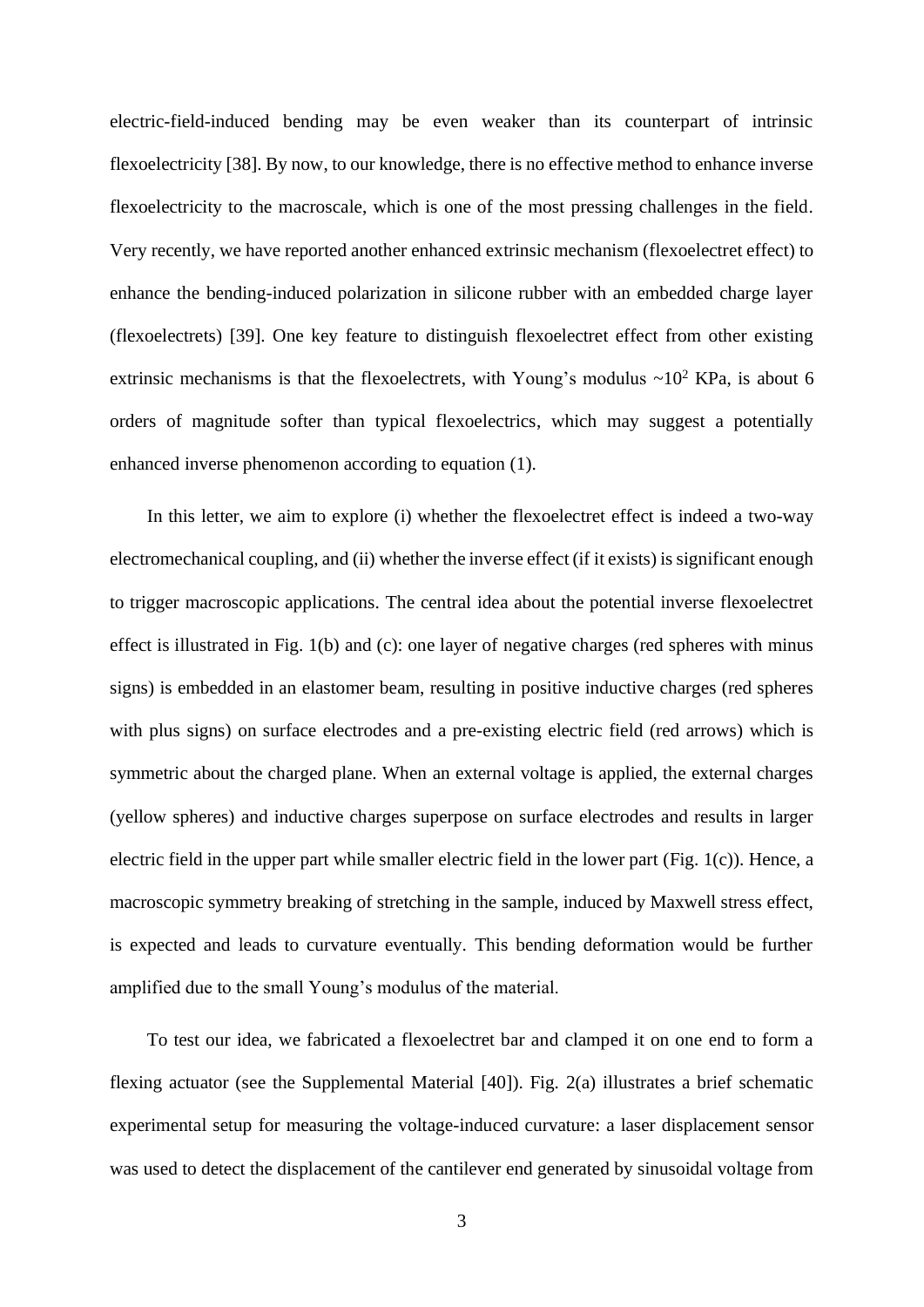a high voltage supply (see the Supplemental Material [40]). Since the elastomer is non-polar, piezoelectricity is excluded here to explain any possible deformations induced by voltage (see the Supplemental Material [40]). The flexing actuator embedded with a charge layer in a density of -0.088mC/m<sup>2</sup> was stimulated by a sinusoidal voltage (1Hz) with a peak of 1kV. As shown in Fig. 2(b), sinusoidal bending oscillation (red circles) was observed, which shows the same frequency as the applied voltage (blue lines) and is nearly antiphase with the voltage signal. The output curvature, calculated from the P-P value of the Fourier-filtered first-harmonic displacement, varies linearly with the applied electric field (Fig. 2(c)). This linear coupling between curvature and electric field displays typical inverse flexoelectric characteristics, which is the first time that flexoelectric bending was observed at the macroscale.

To exam how much the intrinsic inverse flexoelectricity contributes to the bending of flexing actuators, a similar elastomer cantilever but without the charged layer was set to be a control group and tested at the same voltage stimulation. As shown by the black circles in Fig. 2(b), without the charge layer, only very tiny second-harmonic oscillations were observed, which we propose to be the uniform stretching of elastomer under voltage. The absence of firstharmonic responses can be explained by the fact that the intrinsic flexoelectricity is too weak to be observed at the macroscale as we mentioned above. Therefore, the bending deformations observed here originate from the charge layer in flexoelectrets rather than the distortion of material's microstructures (intrinsic mechanism) [28]. According to equation (1), the effective flexoelectric coefficient of flexoelectret (with the -0.088mC/m<sup>2</sup> charge layer) is  $\mu_{12}^{eff}$  =  $10.3nC/m$ , comparable to the most famous flexoelectric polymer polyvinylidene difluoride (PVDF) [41]. Note that the flexoelectret introduced here is much softer than PVDF (Young's modulus is more than 4 orders of magnitude smaller), which results in much larger bending deformation than that of PVDF according to equation (1).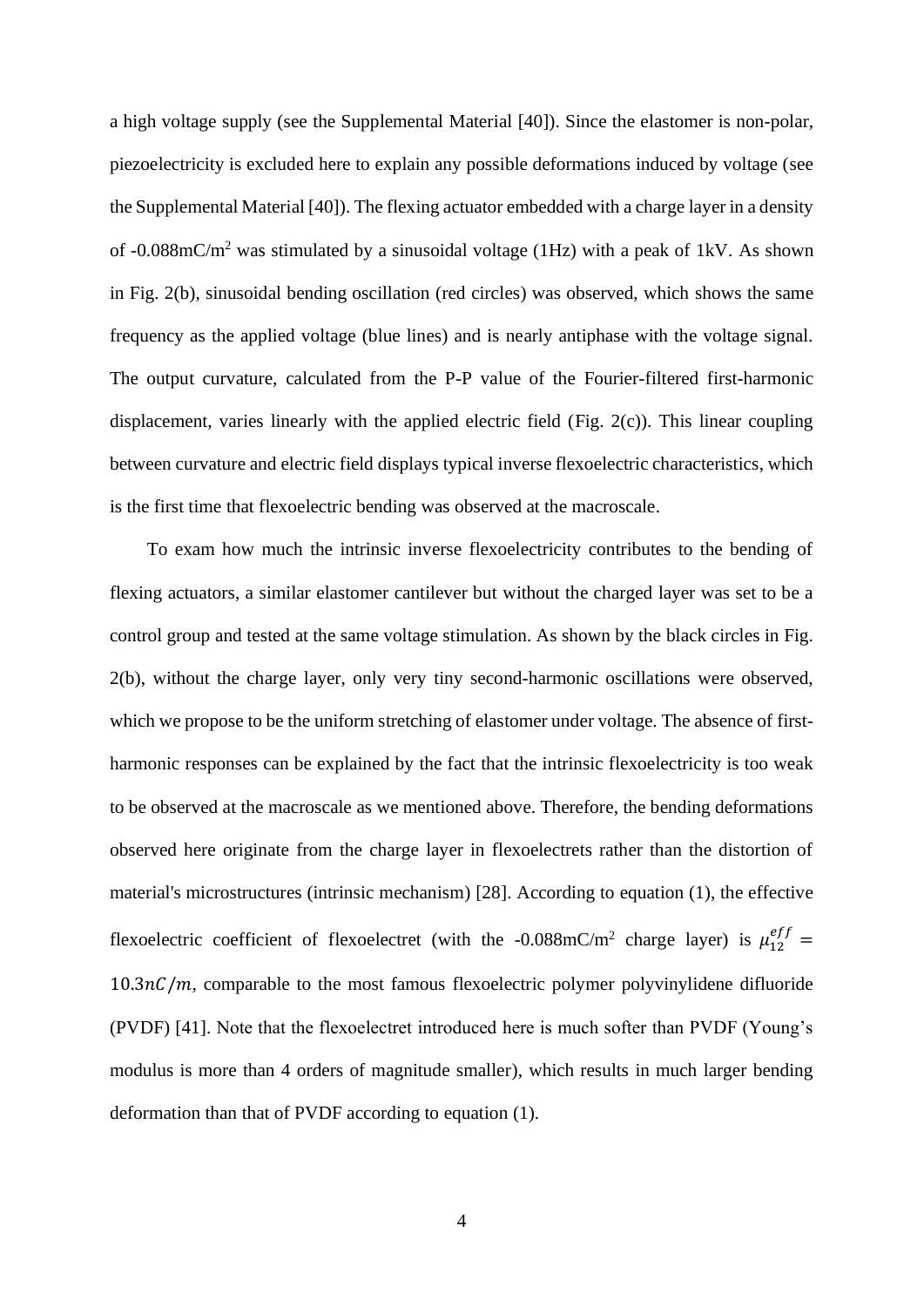To further confirm the effect of the charge layer on this pronounced output curvature, we first replaced the negative charges of the middle layer with positive charges, which was performed by changing the voltage polarity of the needle tip in corona charging process. The flexing actuator with a positive charge layer  $(0.086 \text{mC/m}^2)$  was stimulated by the same sinusoidal voltage (1Hz in frequency and 1kV in amplitude), whereas the bending oscillation signal here is nearly in phase with the driving voltage (Fig. 2(d)), and exactly opposite to the case in Fig. 2(b). This means that the bending direction of a flexing actuator depends on the polarity of the embedded charge layer. Then, we fixed the polarity (negative) of the charge layer and further changed the magnitude of the charge density. As shown in Fig. 2(e), the output curvature increases almost linearly with the magnitude of charge density. These observations not only provide strong evidence that the enhanced inverse flexoelectret effect is related to the embedded charge layer, but also shows that the effect is tunable via manipulating the charge layer. Nevertheless, how the charge layer influences the electromechanical coupling still needs further exploration.

To identify the main cause of the enhanced inverse flexoelectric phenomenon, we establish an electrostatic model (Fig.  $3(a)$ ) in which the only electromechanical coupling mechanism is the Maxwell stress effect. A charge layer with a density of  $q$  is set on the middle plane. Note that although the flexoelectrets were fabricated by placing a charged polytetrafluoroethylene (PTFE) thin film into elastomers in the experiments (see the Supplemental Material[40]), the possible effect of the PTFE layer on the electromechanical response of flexoelectrets is minimized due to its negligible thickness  $(10\mu m)$  compared to the elastomer matrix (see the Supplemental Material [40] for laminated model and detailed discussion). To illuminate the physical mechanism more clearly, we treat the charged PTFE film as a charge layer with no thickness in this theoretical model. The electric field throughout the model comes from the charge layer (red spheres) and external voltage, which can be calculated from Gauss' law (see the Supplemental Material [40]) as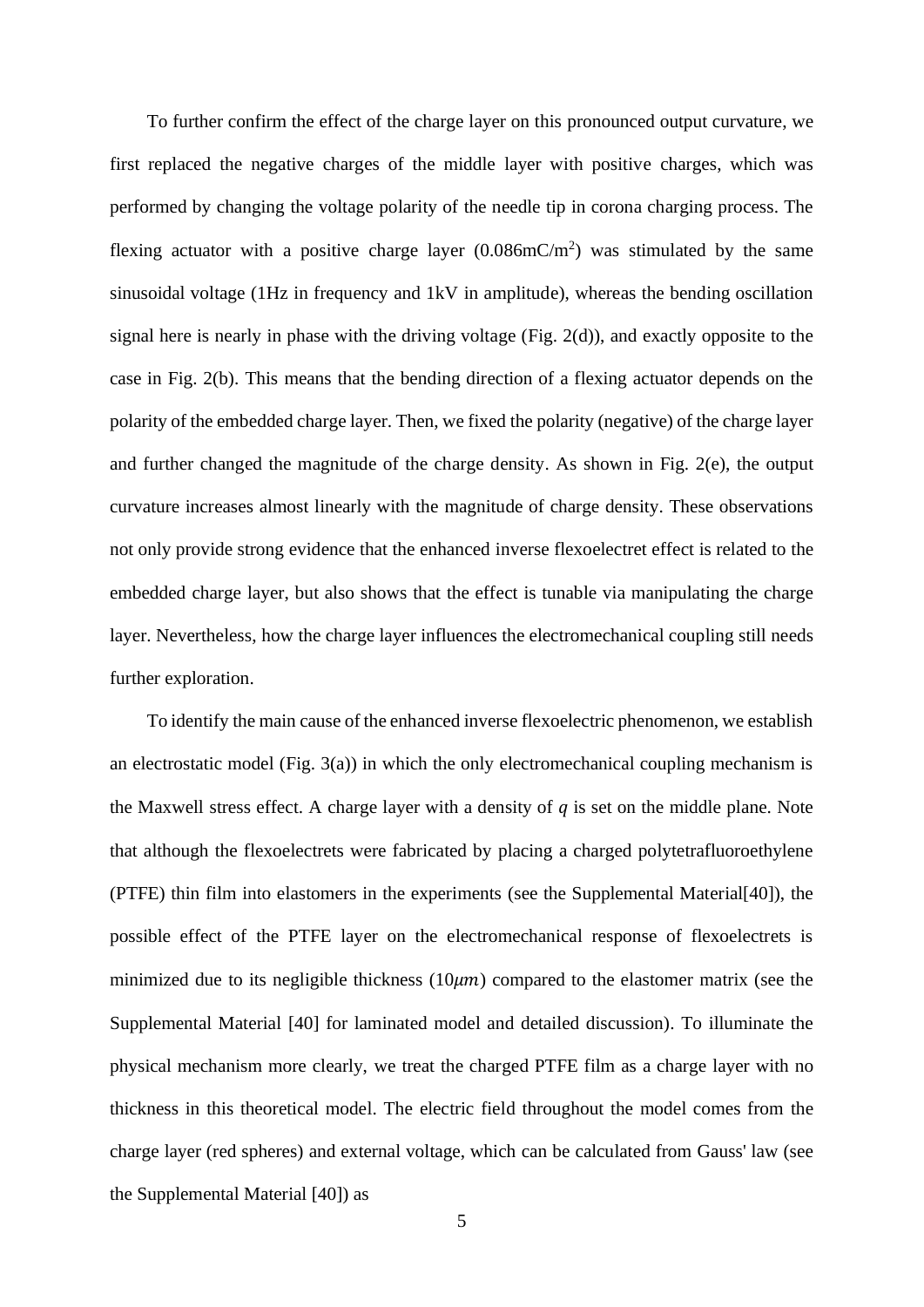$$
E^a = \frac{q}{2\varepsilon} - \frac{V}{h}, E^b = -\frac{q}{2\varepsilon} - \frac{V}{h},\tag{2}
$$

where q is the density of the charge layer,  $\varepsilon$  is the permittivity,  $E^a$  and  $E^b$  denote the electric field above and below the charge layer respectively. Assuming that the thickness  $h$ , charge density q and permittivity  $\varepsilon_r$  are 0.8mm,  $-0.1mC/m^2$  and 2.85 $\varepsilon_0$  respectively, the electric field (absolute value) along thickness direction as a function of the applied voltage can be plotted in the rainbow diagram of Fig. 3(b). When no voltage is applied,  $E^a$  and  $E^b$  become  $q/2\varepsilon$  and  $-q/2\varepsilon$  respectively, showing the same magnitude but opposite directions as illustrated in Fig. 3(a) and (b). At the excitation of voltage, the electric field is no longer symmetric about the middle plane. The lines with circles and triangles (Fig. 3(b)) depict the change of electric field above and below middle plane as a function of voltage. If the voltage is positive, then the upper part would experience an electric field (absolute value) larger than the lower part as shown in Fig. 3(c).

Further, dielectric material would experience Maxwell stress due to the electric field it feels. Among the three components of Maxwell stress  $(p_1, p_2, p_3)$ , it's the stretching stress along cantilever's axis ( $p_2$ ) that determines the cantilever bending, which can be expressed as

$$
p_2^a = \frac{1}{2} \varepsilon (E^a)^2 = \frac{1}{2} \varepsilon (\frac{q}{2\varepsilon} - \frac{V}{h})^2
$$
 (3)

and

$$
p_2^b = \frac{1}{2}\varepsilon (E^b)^2 = \frac{1}{2}\varepsilon (\frac{q}{2\varepsilon} + \frac{V}{h})^2, \tag{4}
$$

where  $p_2^a$  and  $p_2^b$  denote the stress  $p_2$  above and below the charge layer respectively. Similarly, the response of Maxwell stress to applied voltage (Fig. 3(d)) mirrors the situation in Fig. 3(b) with a difference that stress varies nonlinearly with voltage, which is the typical nonlinear characteristic of Maxwell stress[4,7]. Given that one part of the model undergoes larger stretching stress than the other part, a resultant force *F* plus a bending moment *M* can be obtained as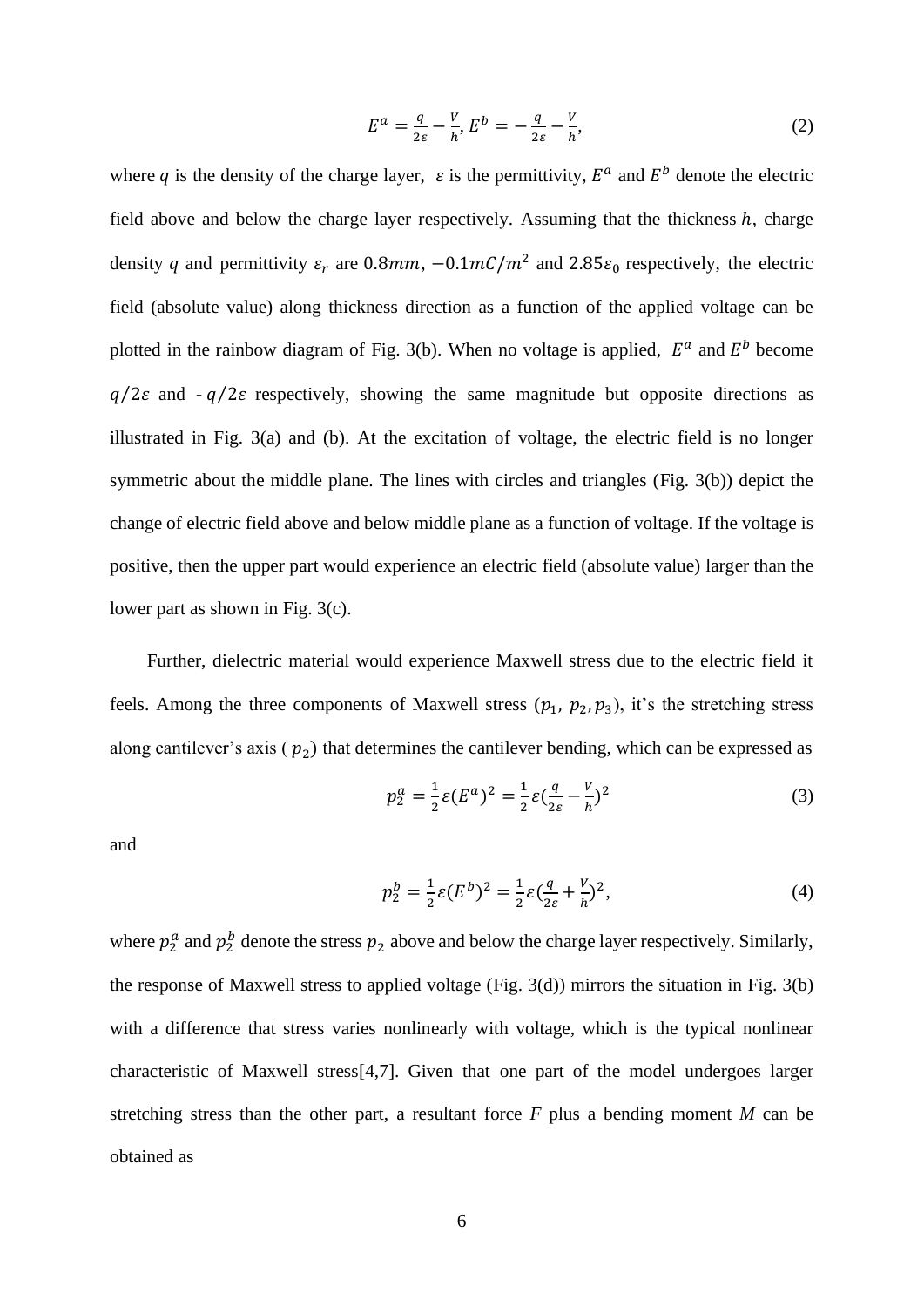$$
F = b \int_{-h/2}^{h/2} p_2 dx_1 = \frac{bhq^2}{8\varepsilon} + \frac{\varepsilon bhE_V^2}{2}
$$
 (5)

and

$$
M = b \int_{-h/2}^{h/2} x_1 p_2 dx_1 = -\frac{q b E_V h^2}{8},\tag{6}
$$

where *b* is the width of the model. Interestingly, in the above two equations, the square term of the applied electric field  $E_V^2$  remains in the former one but is eliminated in the latter one, which implies a linear coupling between curvature  $\kappa$  and external electric field  $E_V$  that can be obtained as

$$
\kappa = \frac{M}{YI} = -\frac{3}{2} \frac{qE_V}{Yh},\tag{7}
$$

where  $I = bh^3/12$  is the bending stiffness which links the bending moment to the induced curvature of a beam. This formula predicts that the bending direction depends on the polarity of the charge density and applied voltage, consistent with our experimental observations. We also performed finite element calculations considering Maxwell stress effect to solve this problem (see the Supplemental Material[40]). We substitute the experimentally measured material properties into equation (7) and FEM model. As shown in Fig. 3(e) and (f), our theoretical and simulation results show good agreements with experimental results for samples with different charge densities or thickness. Thus, the origin of the enhanced curvature can be understood: due to the interplay with electrets, the Maxwell stress that varies quadratically to the applied voltage is coaxed to an inverse flexoelectret effect that linearly couples the applied voltage and bending deformation.

The actuation performance evaluated by curvature/electric field ratio for flexoelectrets and typical flexoelectrics like  $SrTiO<sub>3</sub><sup>[15c, 15e]</sup>$  and  $BaTiO<sub>3</sub><sup>[15a]</sup>$  are compared In Fig. 4(a). It can be seen that flexoelectrets become the first flexoelectric member that enables a macroscopic flexing actuator, which is not only due to the soft materials it composed of, but, more importantly, also because of the nature of the inverse flexoelectret effect itself. For intrinsic inverse flexoelectricity, as shown by equation (1), the induced curvature is proportional to  $1/h^2$ .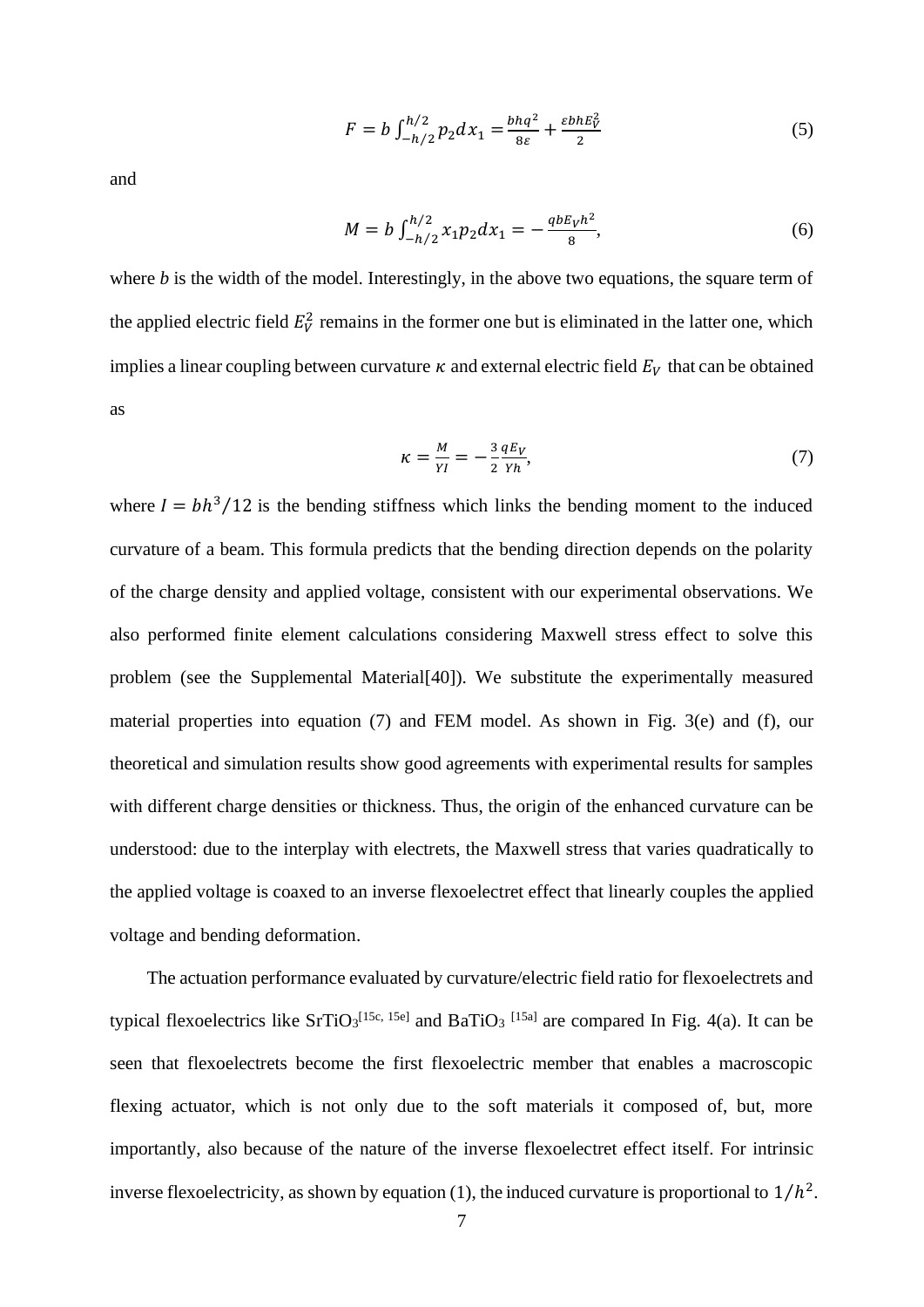However, for the inverse flexoelectret effect introduced here, as shown by equation (7), the induced curvature is proportional to  $1/h$ . This difference results in a quite different size dependency of them, which is schematically plotted in Fig. 4(b). Under a fixed external electric field, the bending angle of a traditional flexoelectric actuator decreases fast with the increase of the sample size. While for the beam showing flexoelectret behaviors, the bending angle of the beam is independent of the sample size. Thus, the inverse flexoelectret effect we introduced here breaks the constraint of size effect that limits the applications of flexoelectricity to the nanoscale, just as the schematic illustration in Fig. 1.

In summary, this work demonstrates that size scaling does not necessarily result in deterioration of inverse flexoelectricity at the macroscale. Different from the strong size dependence of intrinsic flexoelectricity, applying a fixed electric field to dielectrics can induce a size-independent bending behavior through the inverse flexoelectret effect, which is constructed by the interplay of electrets and Maxwell stress. This enables a macroscopic flexing actuator capable of generating curvature in response to a uniform electric field, of which the actuation performance is comparable with the nanoscale flexoelectric actuator. Looking beyond silicone rubber and elastomer, inverse flexoelectret effect should in principle exist in all dielectrics because of the universality of Maxwell stress effect, suggesting a wide range of materials for fabricating flexing actuators. In the meantime, this work also provides a solution for electrets to work effectively in actuating mode, which is usually not allowed for the famous piezoelectrets due to its relatively hard polymer matrix (0.1~1GPa) and/or poor performance in bending deformations [42-44]. In a word, our work adds a new degree of freedom for designing actuators[45] and flexible electronics[46], which is helpful to simplify device design, avoid interface failure and may achieve novel functional properties that are previously inaccessible. For example, flexoelectrets may serve as a platform in which direct/inverse flexoelectret effect can be coupled to other functional properties such as ferroelectricity[14], magnetism[47] and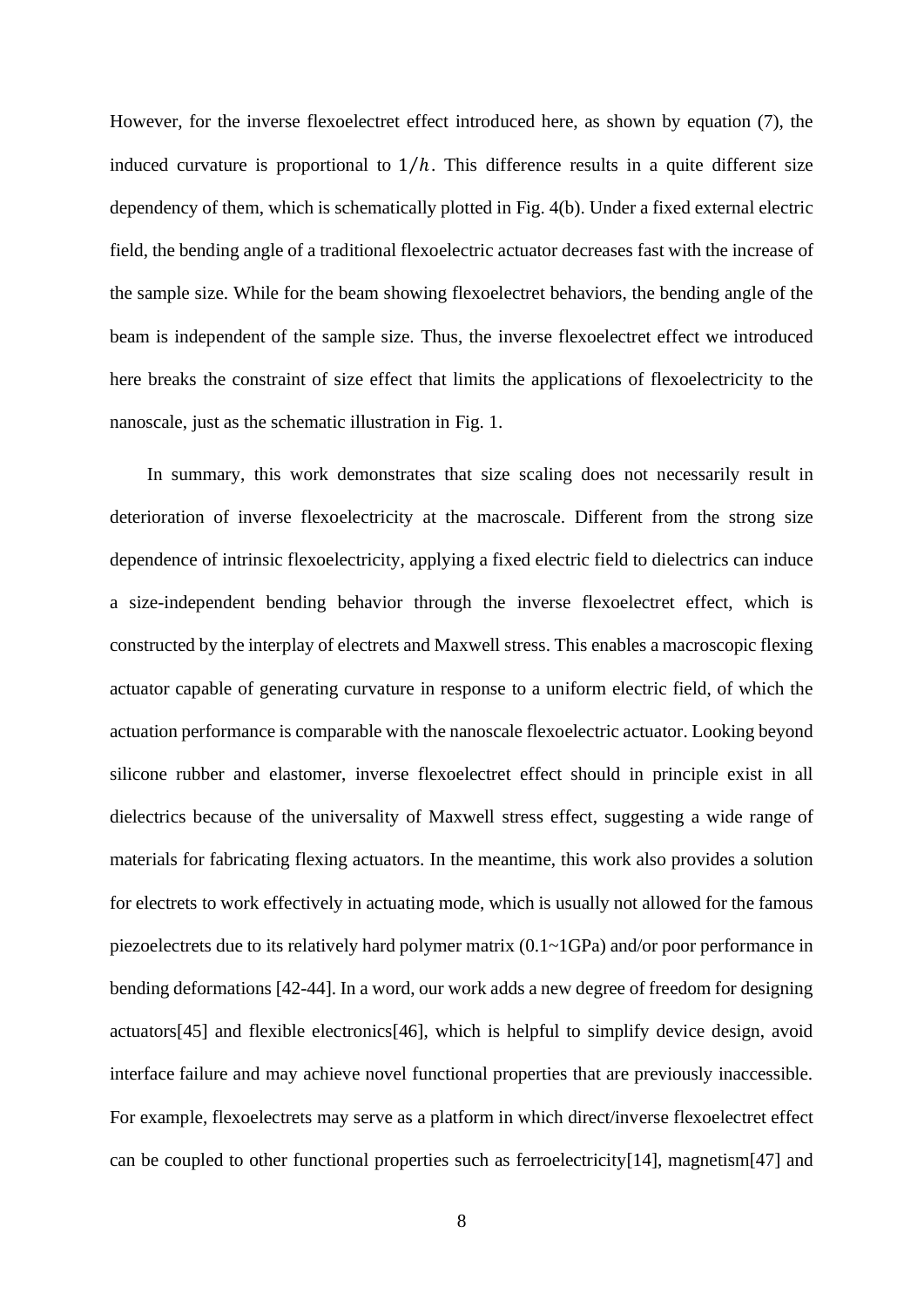semiconductor characteristic<sup>[17]</sup>, since these properties can be easily introduced to silicone elastomer/rubber[48-50].

### **Acknowledgments:**

We gratefully acknowledge the support from the National Key R&D Program of China (2017YFE0119800), the National Natural Science Foundation of China (Grant Nos. 11632014, 11672222, and 11372238), the 111 Project (B18040), the Chang Jiang Scholar Program, and numerous helpful discussions with Jingran Liu (Xi'an Jiaotong University).

## **References**

- [1] C. Dagdeviren *et al.*, Proc Natl Acad Sci U S A **111**, 1927 (2014).
- [2] W. Lehmann, H. Skupin, C. Tolksdorf, E. Gebhard, R. Zentel, P. Kruger, M. Losche,
- and F. Kremer, Nature **410**, 447 (2001).
- [3] R. Pelrine, R. Kornbluh, Q. Pei, and J. Joseph, Science **287**, 836 (2000).
- [4] Z. Suo, X. Zhao, and W. Greene, J Mech Phys Solids **56**, 467 (2008).
- [5] Y. Wu *et al.*, Science Robotics **4**, eaax1594 (2019).
- [6] T. Li *et al.*, Sci Adv **3**, e1602045 (2017).
- [7] E. Acome, S. K. Mitchell, T. G. Morrissey, M. B. Emmett, C. Benjamin, M. King, M.

Radakovitz, and C. Keplinger, Science **359**, 61 (2018).

- [8] J. H. Yoo, J. I. Hong, and W. Cao, Sensors and Actuators A: Physical **79**, 8 (2000).
- [9] A. H. Rahmati, S. Yang, S. Bauer, and P. Sharma, Soft Matter **15**, 127 (2018).
- [10] A. Erturk and D. J. Inman, Smart Mater Struct **18**, 025009 (2009).
- [11] P. Zubko, G. Catalan, and A. K. Tagantsev, Annual Review of Materials Research **43**, 387 (2013).
- [12] B. Wang, Y. Gu, S. Zhang, and L.-Q. Chen, Progress in Materials Science, 100570 (2019).
- [13] S. Krichen and P. Sharma, J Appl Mech-T Asme **83** (2016).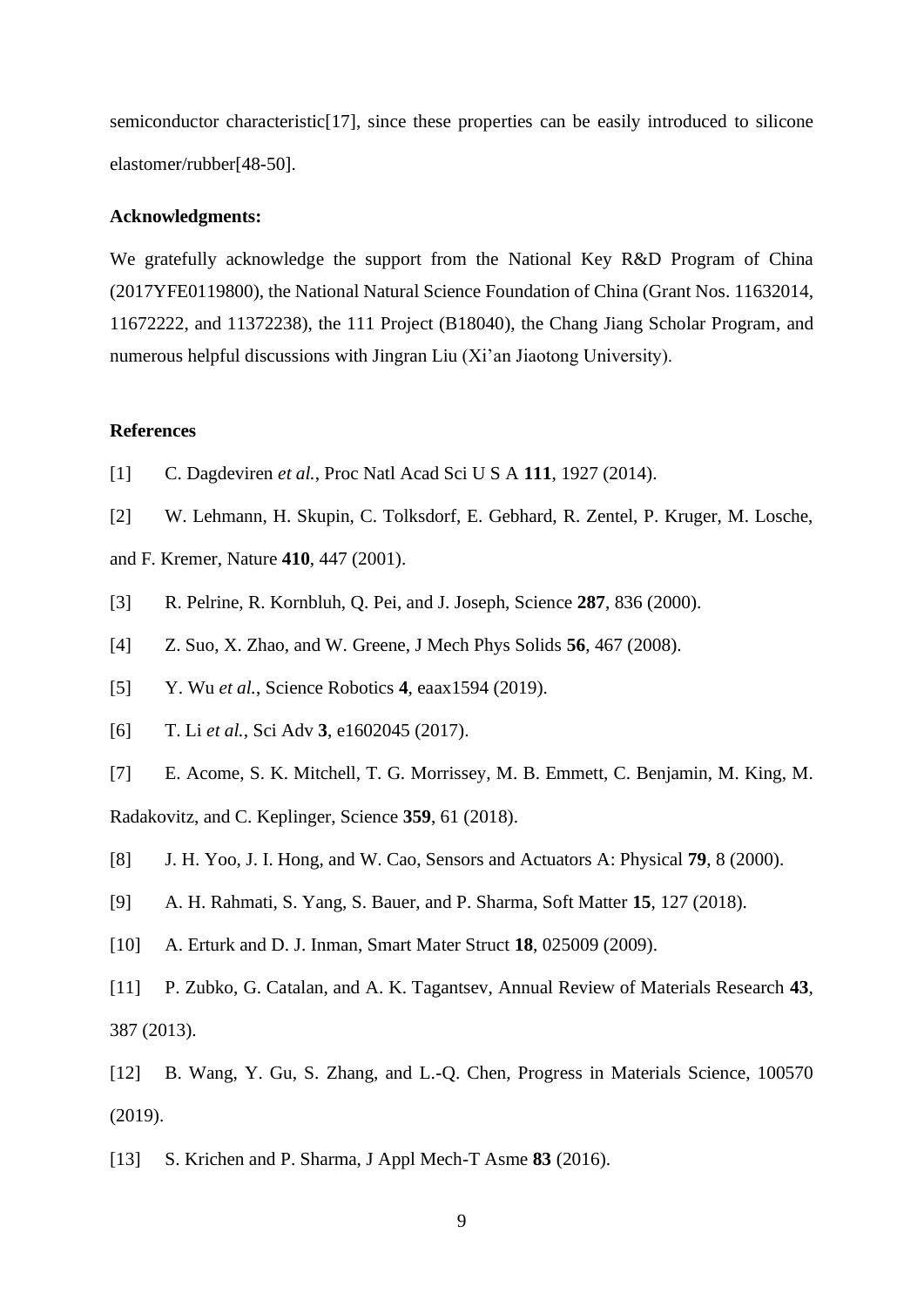- [14] H. Lu, C. W. Bark, D. Esque de los Ojos, J. Alcala, C. B. Eom, G. Catalan, and A. Gruverman, Science **336**, 59 (2012).
- [15] S. M. Park, B. Wang, S. Das, S. C. Chae, J. S. Chung, J. G. Yoon, L. Q. Chen, S. M. Yang, and T. W. Noh, Nat Nanotechnol (2018).
- [16] K. Cordero-Edwards, N. Domingo, A. Abdollahi, J. Sort, and G. Catalan, Advanced Materials **29** (2017).
- [17] L. Wang, S. Liu, X. Feng, C. Zhang, L. Zhu, J. Zhai, Y. Qin, and Z. L. Wang, Nat Nanotechnol (2020).
- [18] D. Lee, S. M. Yang, J. G. Yoon, and T. W. Noh, Nano Lett **12**, 6436 (2012).
- [19] F. Zhang *et al.*, Phys Rev Lett **122**, 257601 (2019).
- [20] G. Dong *et al.*, Science **366**, 475 (2019).
- [21] F. Vasquez-Sancho, A. Abdollahi, D. Damjanovic, and G. Catalan, Adv Mater **30** (2018).
- [22] M. M. Yang, D. J. Kim, and M. Alexe, Science **360**, 904 (2018).
- [23] L. Shu *et al.*, Nat Mater **19**, 605 (2020).
- [24] Q. Deng, M. Kammoun, A. Erturk, and P. Sharma, International Journal of Solids and Structures **51**, 3218 (2014).
- [25] E. V. Bursian and N. N. Trunov, Sov. Phys. Solid State **16**, 760 (1974).
- [26] L. Shu, F. Li, W. Huang, X. Wei, X. Yao, and X. Jiang, J Appl Phys **116**, 144105 (2014).
- [27] A. Abdollahi, C. Peco, D. Millán, M. Arroyo, and I. Arias, J Appl Phys **116**, 093502 (2014).
- [28] E. V. Bursian and O. I. Zaikovskii, Sov. Phys. Solid State **10**, 1121 (1968).
- [29] J. Y. Fu, W. Zhu, N. Li, and L. E. Cross, J Appl Phys **100**, 024112 (2006).
- [30] V. G. Zalesskii and E. D. Rumyantseva, Physics of the Solid State **56**, 1352 (2014).
- [31] L. Shu *et al.*, Appl Phys Lett **104**, 232902 (2014).
- [32] S. W. Zhang, K. Y. Liu, M. L. Xu, and S. P. Shen, Appl Phys Lett **111** (2017).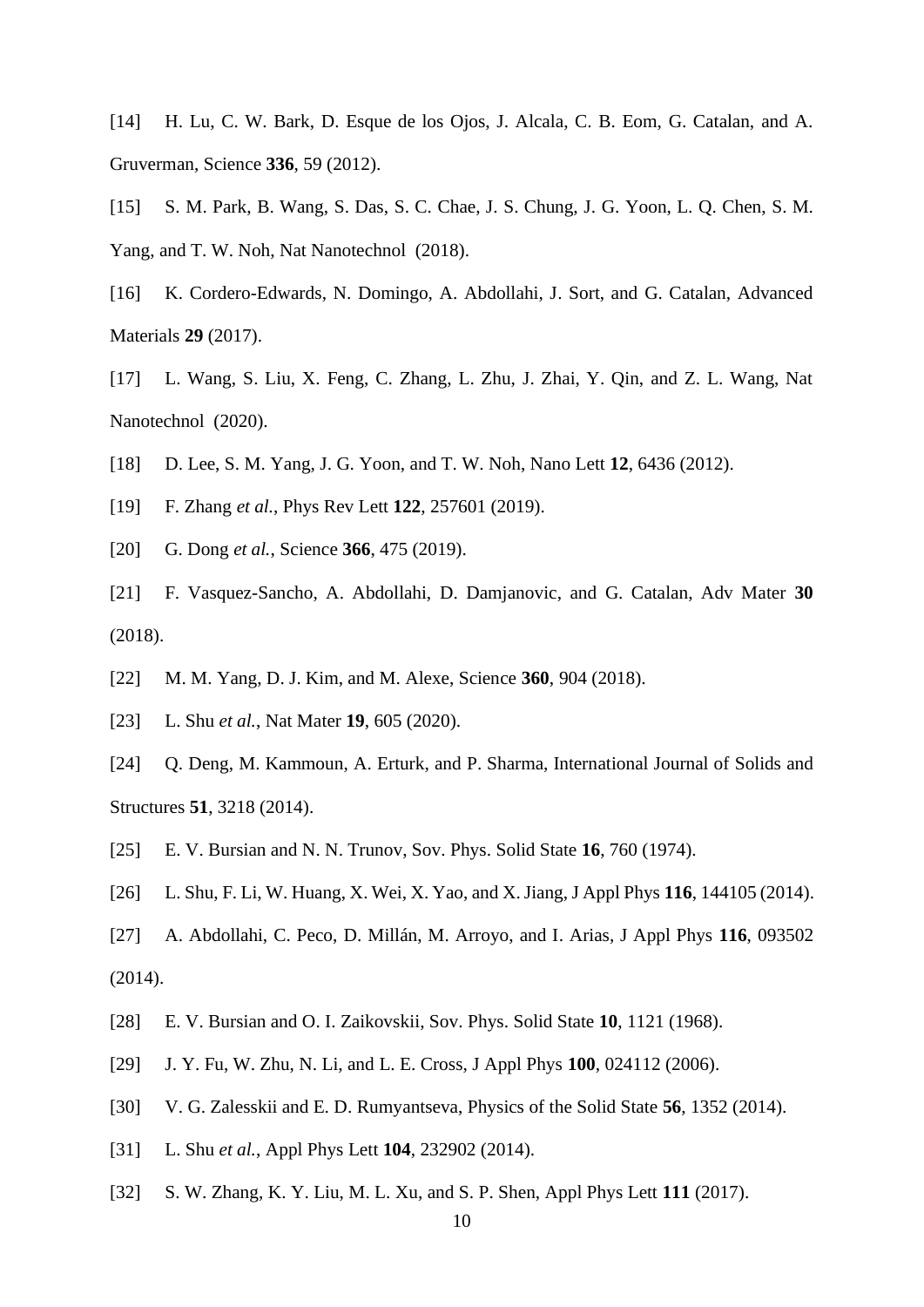[33] U. K. Bhaskar, N. Banerjee, A. Abdollahi, Z. Wang, D. G. Schlom, G. Rijnders, and G. Catalan, Nat Nanotechnol **11**, 263 (2016).

[34] P. Koirala, C. A. Mizzi, and L. D. Marks, Nano Lett **18**, 3850 (2018).

- [35] A. Abdollahi, N. Domingo, I. Arias, and G. Catalan, Nat Commun **10**, 1266 (2019).
- [36] A. Abdollahi, F. Vasquez-Sancho, and G. Catalan, Phys Rev Lett **121**, 205502 (2018).
- [37] X. Zhang, Q. Pan, D. Tian, W. Zhou, P. Chen, H. Zhang, and B. Chu, Phys Rev Lett **121**, 057602 (2018).
- [38] J. Narvaez, F. Vasquez-Sancho, and G. Catalan, Nature **538**, 219 (2016).

[39] X. Wen, D. Li, K. Tan, Q. Deng, and S. Shen, Phys Rev Lett **122**, 148001 (2019).

[40] See Supplemental Material for material fabrication, material characterization, experimental setup, calculation of the electric field distribution, derivation of the voltagecurvature relationship in a laminated model, and finite element calculations.

- [41] B. Chu and D. R. Salem, Appl Phys Lett **101**, 103905 (2012).
- [42] S. Bauer, R. Gerhard-Multhaupt, and G. M. Sessler, Physics Today **57**, 37 (2004).
- [43] X. Mo, H. Zhou, W. Li, Z. Xu, J. Duan, L. Huang, B. Hu, and J. Zhou, Nano Energy **65**, 104033 (2019).
- [44] X. Q. Zhang, P. Pondrom, G. M. Sessler, and X. C. Ma, Nano Energy **50**, 52 (2018).
- [45] J. A. Rogers, Science **341**, 968 (2013).
- [46] C. Dagdeviren, P. Joe, O. L. Tuzman, K.-I. Park, K. J. Lee, Y. Shi, Y. Huang, and J. A. Rogers, Extreme Mechanics Letters **9**, 269 (2016).
- [47] E. A. Eliseev, A. N. Morozovska, M. D. Glinchuk, and R. Blinc, Physical Review B **79** (2009).
- [48] G. Zhang *et al.*, Energy & Environmental Science **11**, 2046 (2018).
- [49] Y. Kim, H. Yuk, R. Zhao, S. A. Chester, and X. Zhao, Nature **558**, 274 (2018).
- [50] H. J. Kim, K. Sim, A. Thukral, and C. Yu, Sci Adv **3**, e1701114 (2017).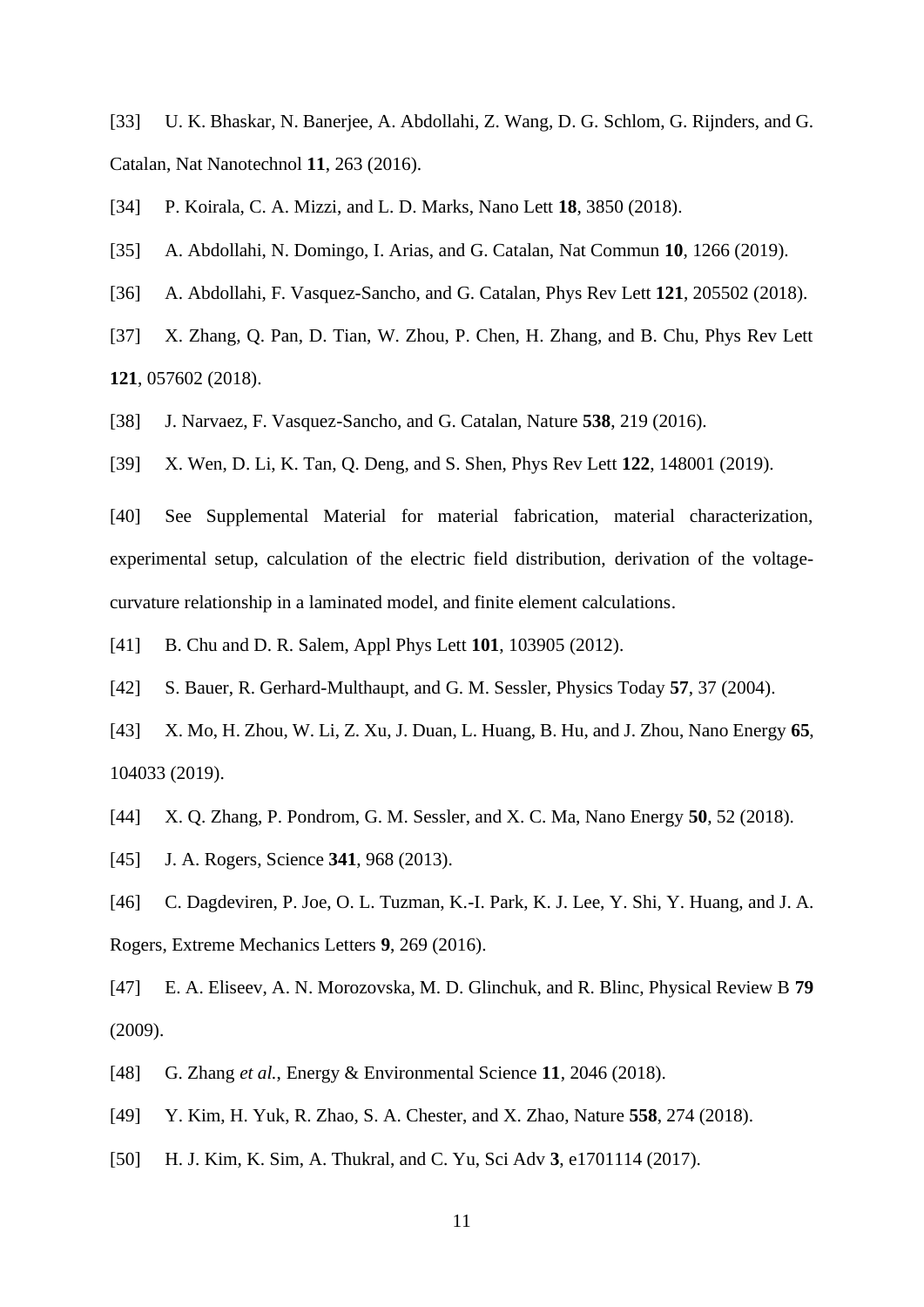

**FIG 1. Schematic illustration of the mechanism of inverse flexoelectret effect. (a)** An external electric field (yellow arrows) generated by external voltage (yellow spheres) is capable of bending a dielectric material via intrinsic flexoelectricity, which is significant at the nanoscale while decreases dramatically with size increases. **(b)** The effective flexoelectricity is enhanced in elastomer with a layer of embedded negative charges (red spheres with minus signs). The embedded charges induce positive charges on surface electrodes (red spheres with plus signs) and consequent pre-existing electric field (red arrows). Under external voltage, the external charges (yellow spheres) and inductive charges add to each other on the upper electrode while canceling on the other one. **(c)** Thus, upper and lower parts undergo different true electric field and consequent different stretching stress via Maxwell stress effect, leading to bending deformation.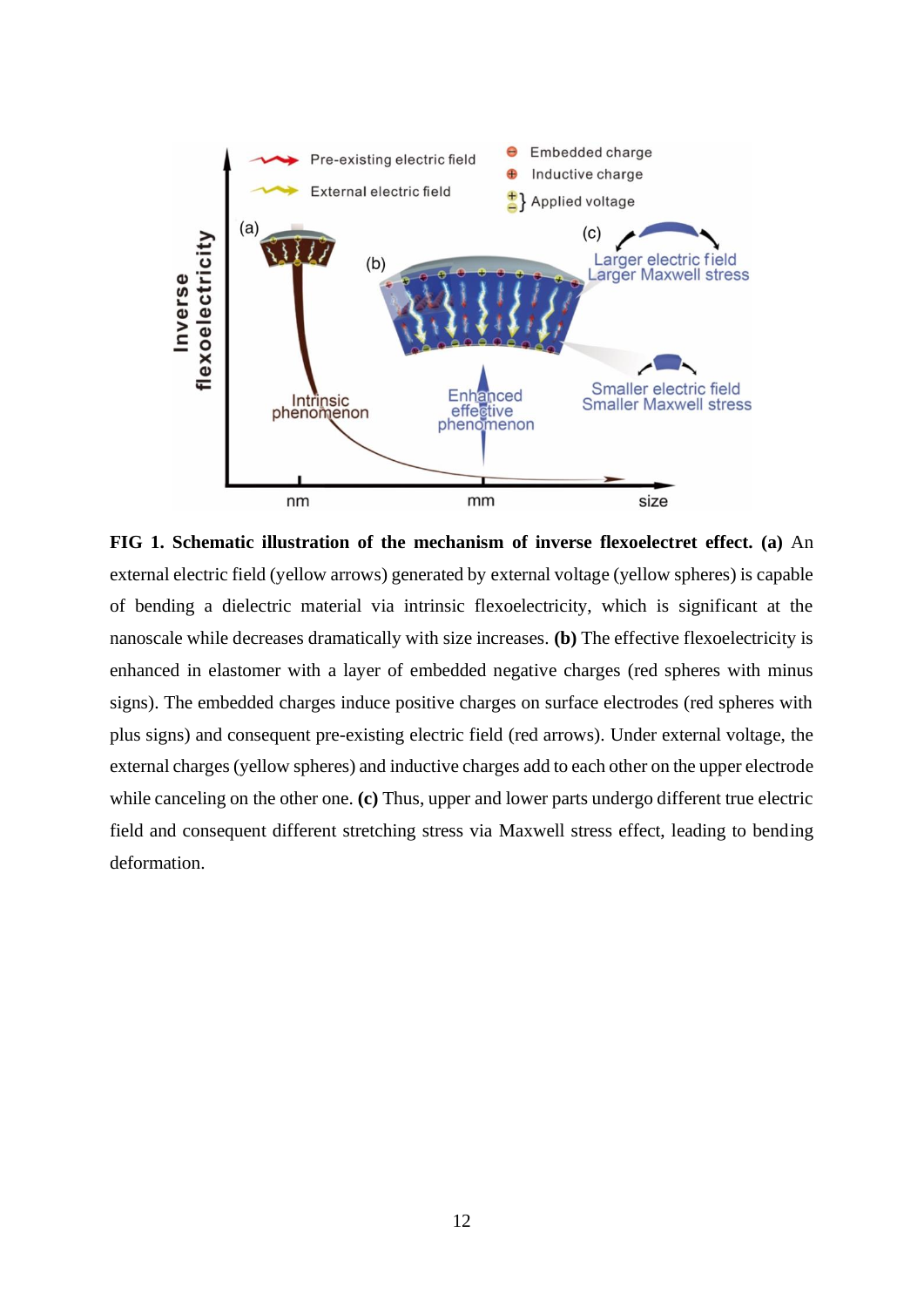

**FIG 2. Experimental setup and results. (a)** Experimental setup consisting of a clamping rigid body, a high voltage supply, and a laser displacement sensor. **(b)** Applied voltage (blue solid line) and induced displacement of cantilever end. Red and black circles represent elastomer without charge and flexing actuator with a charge density of -0.088mC/m<sup>2</sup>, respectively. (c) Curvature as a function of the applied electric field for flexing actuator  $(-0.088 \text{mC/m}^2)$ . (d) Applied voltage (blue solid line) and induced first-harmonic displacement of flexing actuator cantilever end. The charge density of the middle layer is positive  $(0.086 \text{mC/m}^2)$ . (e) Curvature as a function of the magnitude of charge density under the bias of 1kV. All results in this figure were acquired for the sample with a size of 10mm7mm0.76mm at sinusoidal excitation of 1Hz at room temperature.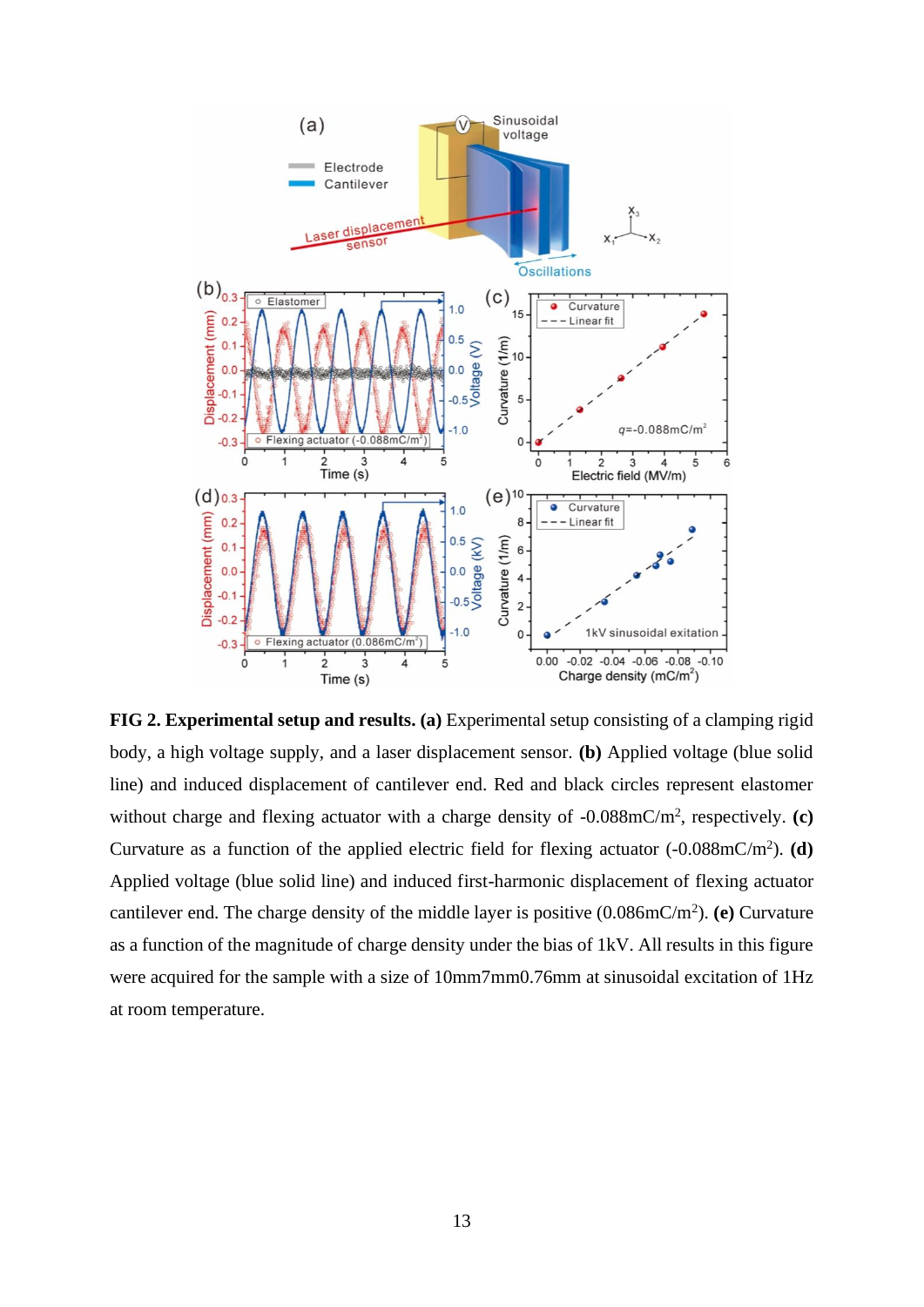

**FIG 3. Electrostatic model of a flexoelectret and comparison between experimental, theoretical and simulation results.** (a) Theoretical model of a flexoelectret. The red spheres with minus signs represent the embedded negative charges with a density of  $q$ . The red spheres with plus signs represent the inductive positive charges on electrodes. The black arrows represent the electric field. (b) Distribution of the electric field (absolute value) along thickness direction as a function of the applied voltage. The lines with circles and triangles represent the electric field above and below middle plane respectively. (c) Schematic illustration of electric field inside the model when applied voltage is positive. The yellow spheres represent applied voltage. (d) Distribution of Maxwell stress  $p_2$  along thickness direction as a function of the applied voltage. **(e)** and **(f)** Curvature as a function of charge density (e) and thickness (f) and the comparison of experimental, theoretical, and simulation results. To only investigate the influence from thickness change, we divide the curvature  $\kappa$  by charge  $q$  because it is difficult to control charge density accurately.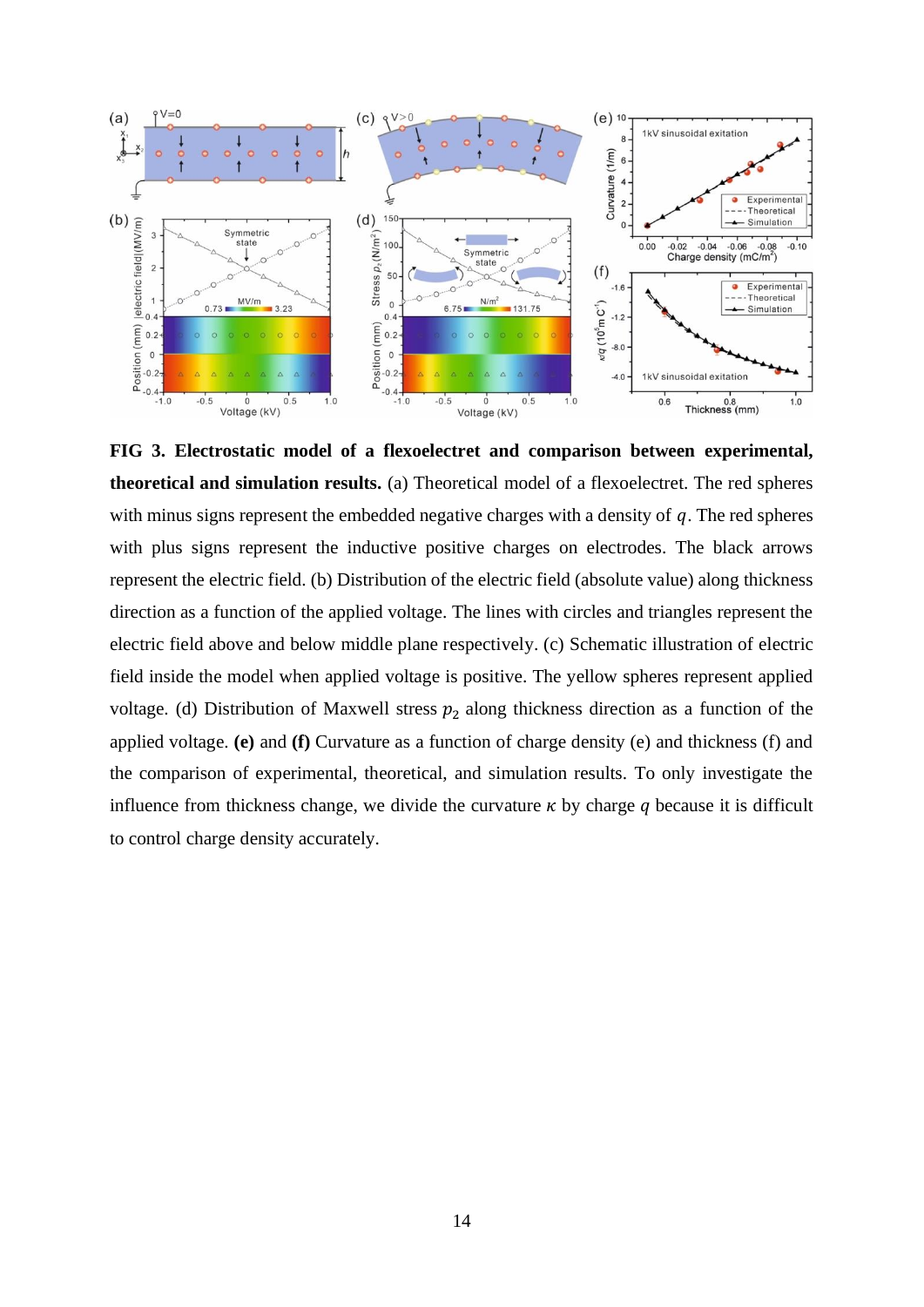

**FIG 4. Comparison of the bending performance between flexoelectrets and typical flexoelectrics. (a)** The ratios of curvature/electric field as a function of thickness are compared for flexoelectrets (this work) and flexoelectric SrTiO<sup>3</sup> [30,33] and BaTiO<sup>3</sup> [28]. **(b)** The evolution of bending performance under a fixed applied electric field (yellow arrows) when the size is scaled up.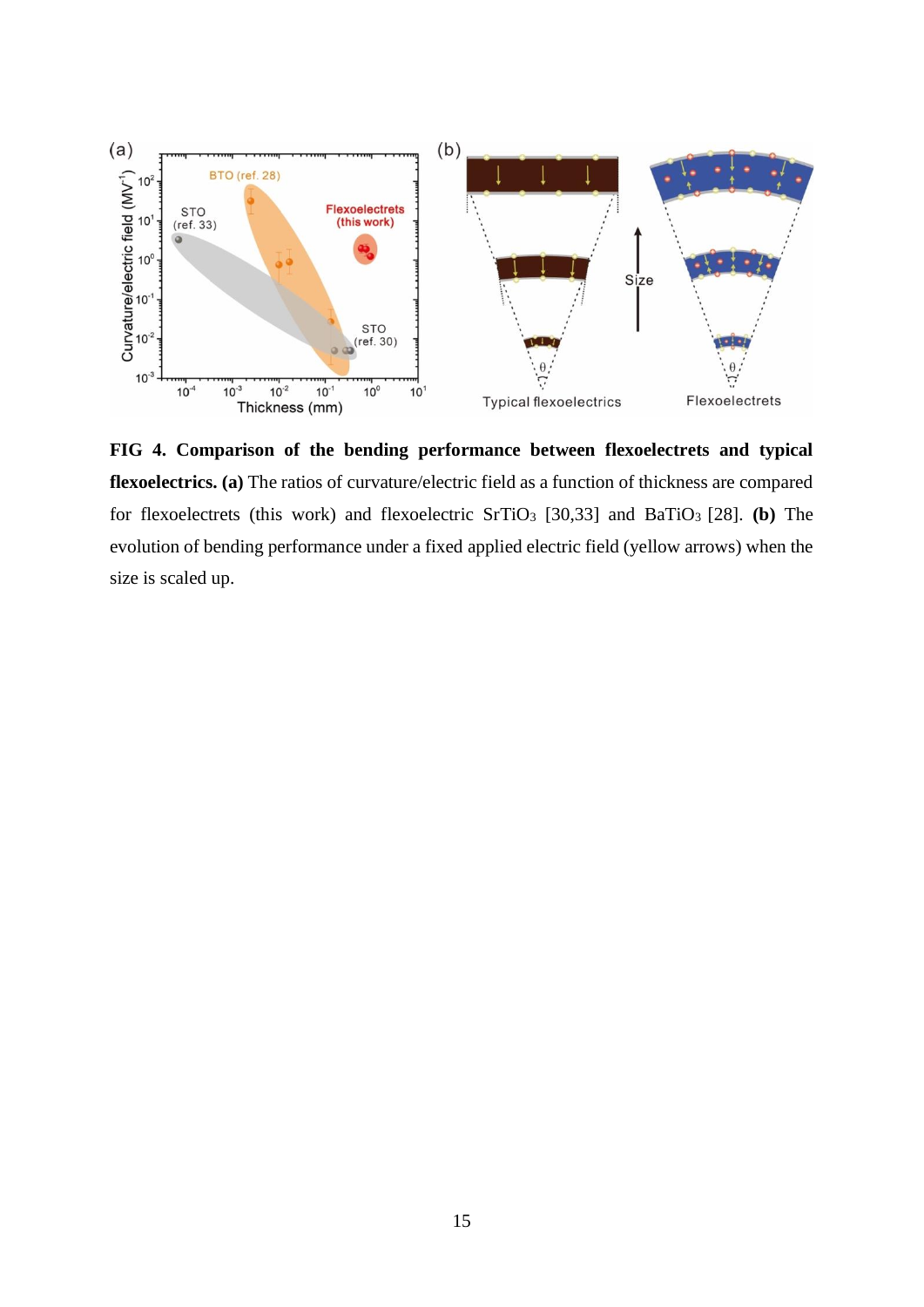## **Supplemental Material for**

## **¨Inverse flexoelectret effect: bending dielectrics by a uniform electric field¨**

X. Wen<sup>1</sup>, K. Tan<sup>1</sup>, Q. Deng<sup>1\*</sup>, S. Shen<sup>1\*</sup>.

**Affiliations:** <sup>1</sup>State Key Laboratory for Strength and Vibration of Mechanical Structures, School of Aerospace Engineering, Xi'an Jiaotong University, Xi'an 710049, China.

\***Corresponding author**: tonydqian@mail.xjtu.edu.cn (Q.D.); sshen@mail.xjtu.edu.cn (S.S.)

## Material fabrication

Fig. S1 illustrates the fabrication process of elastomer without charge layer (control group) and flexoelectrets with a charge layer (experimental group). The parts A and B of ecoflex 0010 were thoroughly mixed in a ratio of 1:1. Then, the mixture was transferred onto an acrylic substrate  $(50\times50$ mm<sup>2</sup>) using the spin-coating method (KW-4A, SETCAS). The elastomer with different thicknesses (0.3mm/0.38mm/0.472mm) was obtained by controlling the rotate speed and time. In the next step, the acrylic substrate with a layer of the mixture was put in an oven at  $60^{\circ}$ C. After 4 hours, the solidified elastomer was peeled off and cut to a specific size (11mm×7mm×0.3mm/0.38mm/0.472mm). Subsequently, we put a polytetrafluoroethylene (PTFE) thin film with a thickness of 10  $\mu$ m onto one surface of an elastomer plate, followed by another elastomer plate with the same thickness. Then, the control group without charge layer was obtained as shown in Fig. S1. Note that the adhesion between film and elastomer was completed by the strong stickiness of the elastomer itself. Also, to reduce the possible limitation of PTFE film on the deformation of elastomer, the film was cut into strips before we put it into the elastomer.

To obtain flexoelectrets, we performed corona charging treatment to PTFE film before the top elastomer was put on the sample as shown in Fig. S1. The film was placed 10cm below the corona needle tip that was kept to the voltage of -15 kV for 3mins using a high voltage power supply (DW-SA303-3ACF1, Dongwen). Finally, we put another elastomer onto the charged surface and obtained flexoelectrets with a charge layer in the middle plane (experimental group). Compliant electrodes (conductive silicone grease) were applied to the upper and lower surfaces of all samples for measurements of voltage-induced oscillation.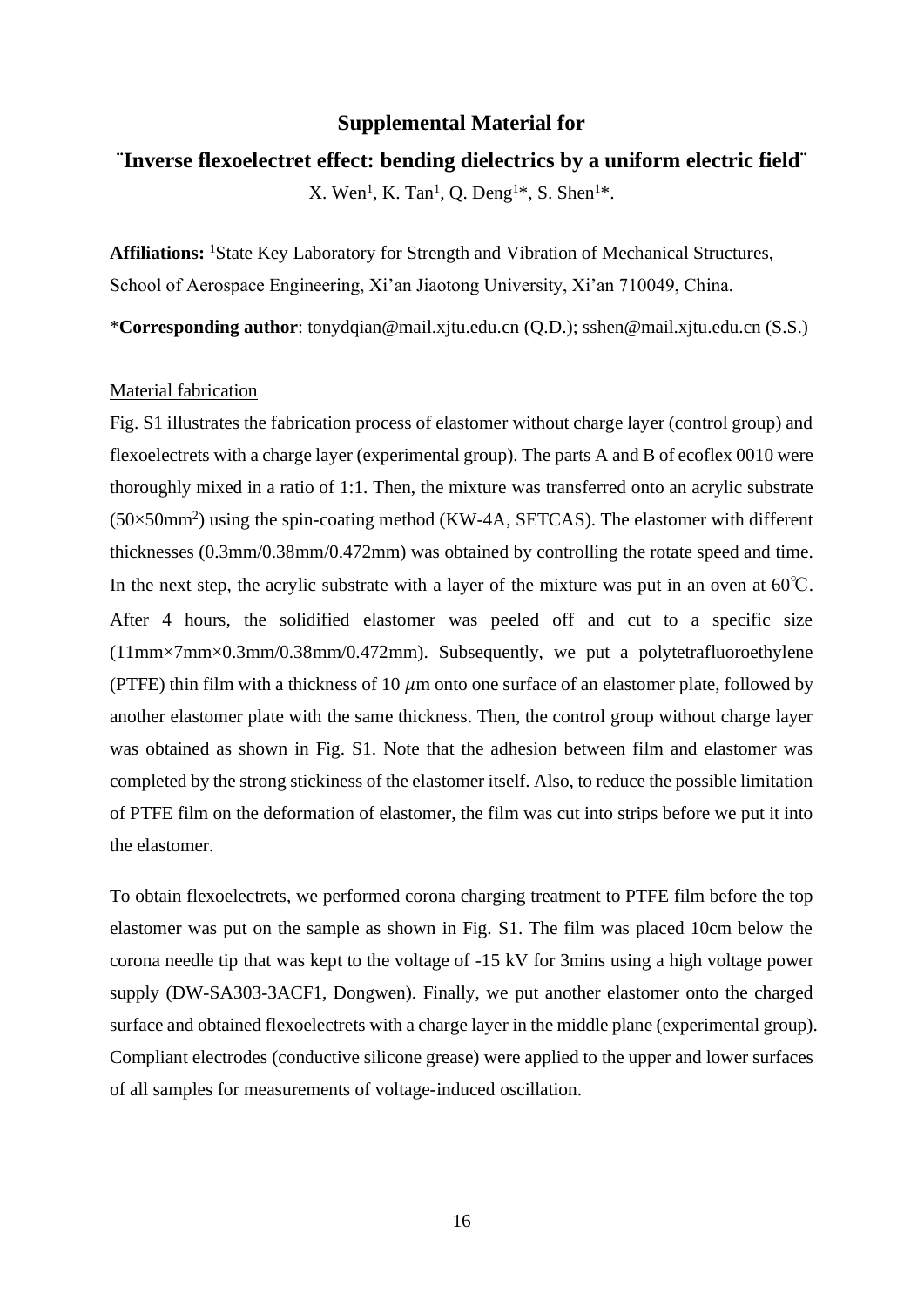

**FIG. S1.** Fabrication of elastomer (control group) and flexoelectrets (experimental group).

## Material characterization

A commercial piezometer (PM-200, Piezotest) with a revolution of 0.01pC/N was used to measure the piezoelectric coefficient *d*<sup>33</sup> and no effective signal was observed, showing that *d*<sup>33</sup>  $\leq 0.01$  pC/N and thus our elastomer is not piezoelectric. Young's modulus was measured by a load machine (electroforce 3230, TA) using an elastomer with a size of 19mm×6mm×0.472mm. The stress-strain curve was shown in Fig. S2 and Young's modulus is equal to the slope value  $(Y=56.79 \text{ KPa})$ . An elastomer block with a cube shape  $(10 \text{mm} \times 10 \text{mm} \times 10 \text{mm})$  was prepared to measure the density by dividing the mass by the volume ( $\rho$ =1148.5kg/m<sup>3</sup>). Charge density q was measured by an electrostatic voltmeter (ModelP0865, Trek). After the corona charging process shown in Fig. S1, we used the voltmeter to measure the surface potential *U* of the charged film, which could be converted to charge density by  $q = \varepsilon U/h$  where  $\varepsilon$  and h is permittivity and half the thickness of our final sample respectively [1]. An impedance analyzer (E4990A, Keysight) was used to measure the relative permittivity  $\varepsilon_r = 2.85$ . All these measurements were performed at room temperature.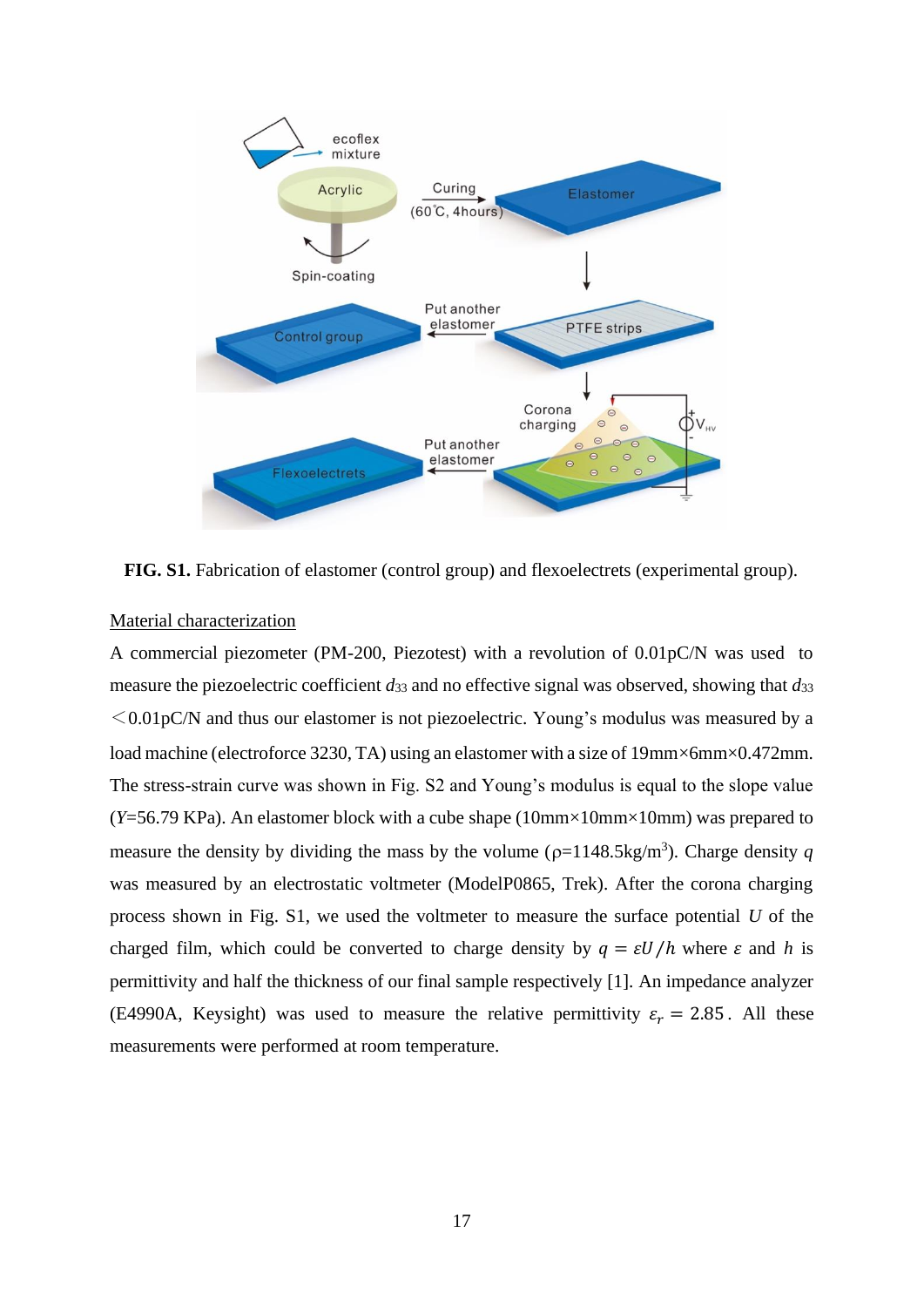

**Fig. S2.** Stress-strain curve of the elastomer for measuring Young's modulus.

## Experimental setup

Fig. S3 illustrates the experimental setup for measuring voltage-induced oscillations. To reduce the noise from the environmental vibration, the measurement was performed at an environmental vibration isolating desk (Vision IsoStation, Newport). The sample with electrodes on two surfaces was clamped by two blocks of Polyvinylidene Fluoride. An AC power supply (AMS-10B2-L, Matsusada) was used to apply sinusoidal voltage on the cantilever. The ground wire (black clip connector) and the voltage wire (red clip connector) was connected to the left and the right electrodes through conductive tapes and copper wires. A laser displacement sensor (LK-H025, Keyence) was used to detect the displacement of the cantilever end. In fact, as shown in the inset of Fig. S3, the laser spot is about 0.5mm from the end to avoid the laser scattering. The voltage signal and the displacement signal were recorded simultaneously by an oscilloscope (MDO3104, Tektronix).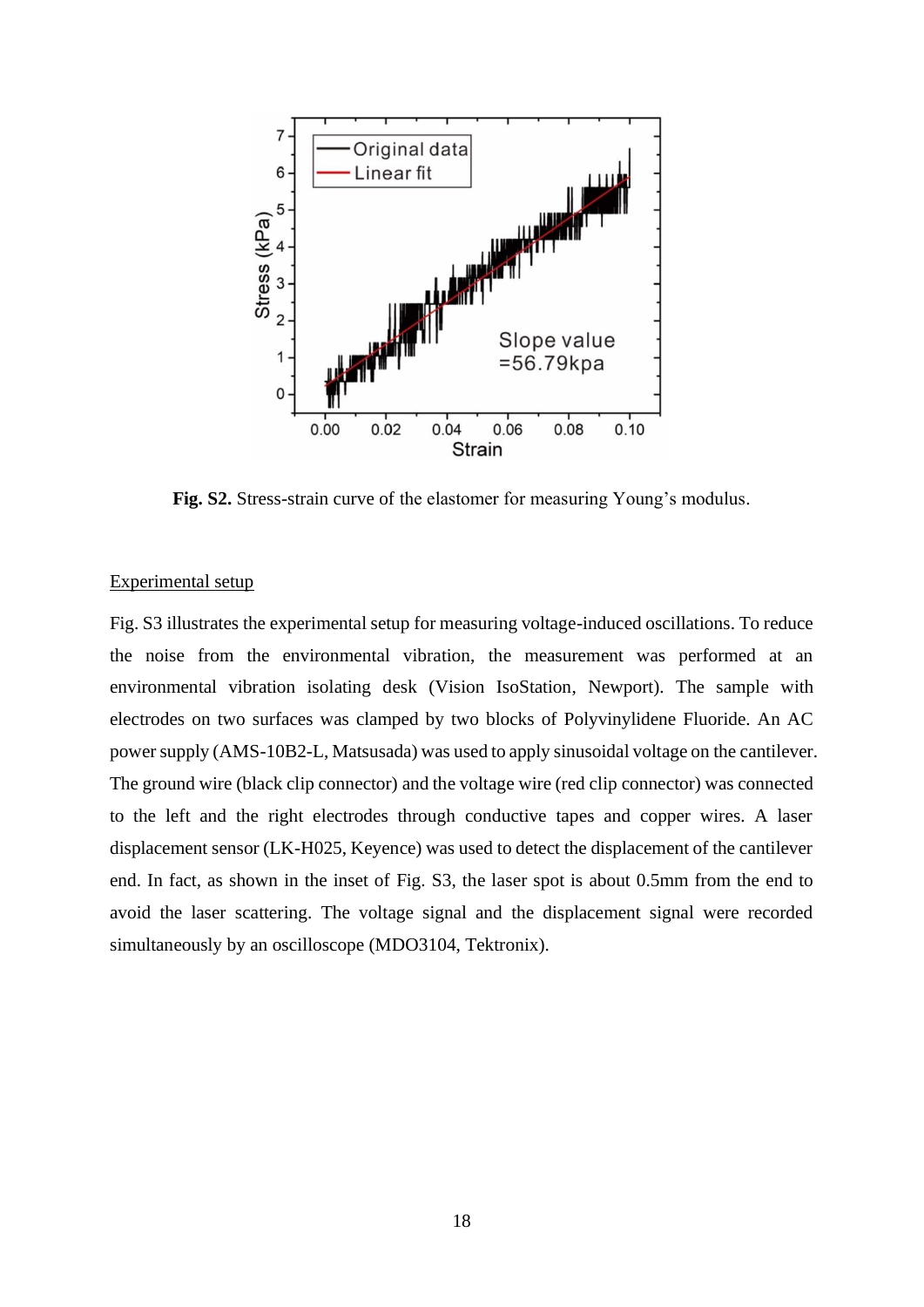

**FIG. S3.** Experimental setup for measuring the voltage-induced oscillations, consisting of an environmental vibration isolating desk, a laser displacement sensor, an AC power supply, and an oscilloscope. The inset shows the enlarged view of the cantilever.

# Calculation of the electric field distribution

In the model shown in Fig. 3(a), the electric potential of the bottom electrode is set to be 0 and we apply voltage  $V$  to the top electrode. According to Gauss' law, it is easy to obtain that the electric field distribution in the model is uniform above or below the charge layer, which is marked as  $E^a$  and  $E^b$  respectively. The charge density of upper and lower electrodes is  $q_1$  and  $q_2$  respectively. Applying Gauss' law to the model, we have

$$
\begin{cases}\n0 - E^a = q_1/\varepsilon \\
E^a - E^b = q/\varepsilon \\
E^b - 0 = q_2/\varepsilon\n\end{cases}
$$
\n(S1)

The electrical boundary condition can be written as

$$
E^a \frac{h}{2} + E^b \frac{h}{2} = V \tag{S2}
$$

Using equation (S1) and (S2), we obtain the electric field distribution shown in equation (2) in main text.

#### Derivation of the voltage-curvature relationship in a laminated model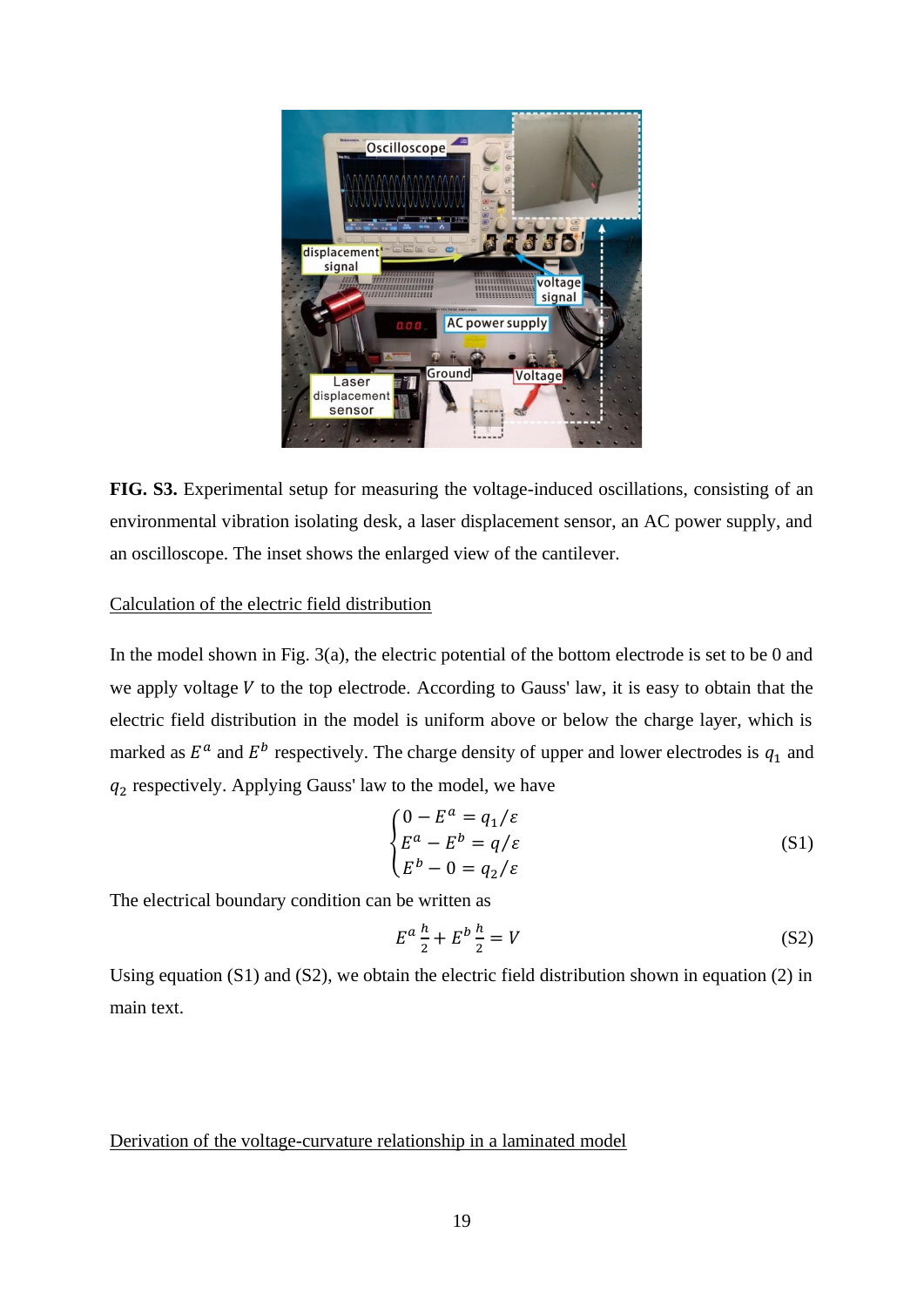

**FIG. S4.** Theoretical laminated model of a flexoelectret considering the PTFE layer. The red spheres with minus signs represent the embedded negative charges with a density of  $q$ .

To determine how would the possible asymmetry introduced by the fabrication method affect inverse flexoelectret effect, we consider a laminated model consisting with one layer of PTFE and two layers of elastomers (Fig. S4). The charge layer is placed on the upper surface of PTFE part. The white vertical line means that the PTFE layer is aligned in the form of strips as shown in Fig. S1, so the PTFE layer does not affect the stretching deformation of the elastomer layers. The thickness, Young's modulus, and permittivity of two elastomer layers and PTFE layer are  $h/2$ , Y,  $\varepsilon$  and  $\alpha h$ , Y',  $\varepsilon'$  respectively. The electric field distributed in three layers are marked as  $E^a$ , E', and  $E^b$  respectively. Applying Gauss' law to the model, we have

$$
\begin{cases}\n0 - \varepsilon E^a = q_1 \\
\varepsilon E^a - \varepsilon E^b = q \\
\varepsilon E^b - 0 = q_2\n\end{cases}
$$
\n(S3)

The electrical boundary condition can be written as

$$
E^a \frac{h}{2} + E(\alpha h) + E^b \frac{h}{2} = V \tag{S4}
$$

Using equation (S3) and (S4), the electric field distribution can be obtained as

$$
E^{a} = \frac{\frac{V\mathcal{E}}{h} + q(\alpha + \frac{\mathcal{E}}{2\mathcal{E}})}{\mathcal{E} + \alpha \mathcal{E}}, E = \frac{\frac{V\mathcal{E}}{h} - \frac{q}{2}}{\mathcal{E} + \alpha \mathcal{E}}, E^{b} = \frac{\frac{V\mathcal{E}}{h} - \frac{q\mathcal{E}}{2\mathcal{E}}}{\mathcal{E} + \alpha \mathcal{E}}
$$
(S5)

Since the Young's modulus of PTFE is much larger than the Young's modulus of the elastomer (almost 4 orders of magnitude), the deformation of the whole model is dominated by the two active elastomer layers. The Maxwell stress along  $x_2$  direction in two elastomer layers can be written as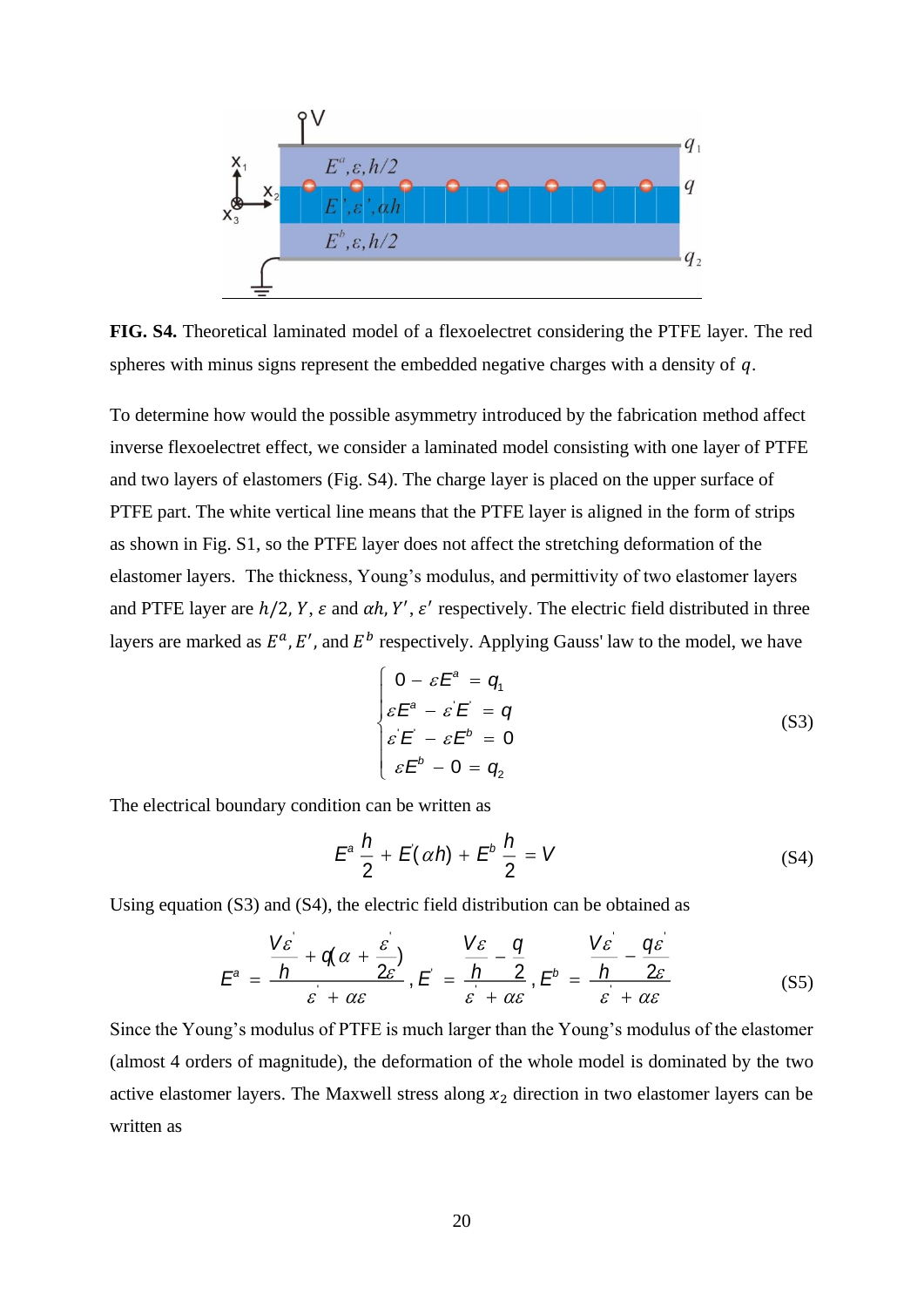$$
p_2^a = \frac{1}{2} \varepsilon \left[ \frac{V \varepsilon}{h} + q \alpha + \frac{\varepsilon}{2\varepsilon} \right]^2, \ p_2^b = \frac{1}{2} \varepsilon \left[ \frac{V \varepsilon}{h} - \frac{q \varepsilon}{2\varepsilon} \right]^2 \tag{S6}
$$

The stress is equivalent to a resultant force *F* and a bending moment *M*, which can be expressed as

$$
F = \frac{bh\varepsilon}{4(\varepsilon + \alpha\varepsilon)^2} \left[ q^2 \alpha^2 + \frac{2\alpha qV\varepsilon}{h} + \frac{2V^2 \varepsilon^2}{h^2} + \frac{q^2 \alpha \varepsilon}{\varepsilon} + \frac{q^2 \varepsilon^2}{2\varepsilon^2} \right]
$$
  

$$
M = -\frac{(1+2\alpha)\varepsilon bh^2}{16(\varepsilon + \alpha\varepsilon)^2} \left[ q^2 \alpha^2 + \frac{q^2 \alpha \varepsilon}{\varepsilon} + \frac{2\alpha qV\varepsilon}{h} + \frac{2qV\varepsilon^2}{\varepsilon h} \right]
$$
(S7)

The bending stiffness of the laminated beam is

$$
D = Y \int_{-a h/2}^{a h/2} b x_1^2 dx_1 + Y \int_{-(1+a)h/2}^{-a h/2} b x_1^2 dx_1 + Y \int_{a h/2}^{(1+a)h/2} b x_1^2 dx_1
$$
  
= 
$$
\frac{b h^3 \left[ \alpha^3 (Y - Y) + (1 + \alpha)^3 Y \right]}{12}
$$
 (S8)

Dividing the bending monment by the bending stiffness, we obtain the curvature

$$
\kappa = \frac{M}{D} = -\frac{3\epsilon(1+2\alpha)\left[q^2\alpha^2 + \frac{q^2\alpha\epsilon}{\epsilon} + \frac{2\alpha qV\epsilon}{h} + \frac{2qV\epsilon^2}{\epsilon h}\right]}{4H(\epsilon + \alpha\epsilon)^2\left[\alpha^3(Y - Y) + (1+\alpha)^3Y\right]}
$$
(S8)

If  $\alpha \to 0$ , the output curvature can be further reduced to a simplified equation (7) in the updated manuscript.

Equation (S8) determines the effect of PTFE layer on bending deformation. As shown in Fig. S5(a), the output curvature reduces as  $\alpha$  becomes larger, and this reduction is asymmetric for applied voltage with opposite polarity. We further define the bending asymmetry coefficient as

$$
\% \text{Asy} = \frac{|\kappa^+| - |\kappa^-|}{\langle \kappa \rangle} 100 \tag{9}
$$

where  $\kappa^+$  and  $\kappa^-$  are the curvature under positive voltage and negative voltage respectively. The average curvature is  $\langle \kappa \rangle = (|\kappa^+| - |\kappa^-|)/2$ . As shown in Fig. S5(b), the asymmetry increases almost linearly with the relative thickness of the PTFE layer. Since the PTFE film is very thin (20 $\mu$ m),  $\alpha$  in our experiments is between 0.011 to 0.017, corresponding to the hardly reduced curvature and tiny bending asymmetry less than 5%.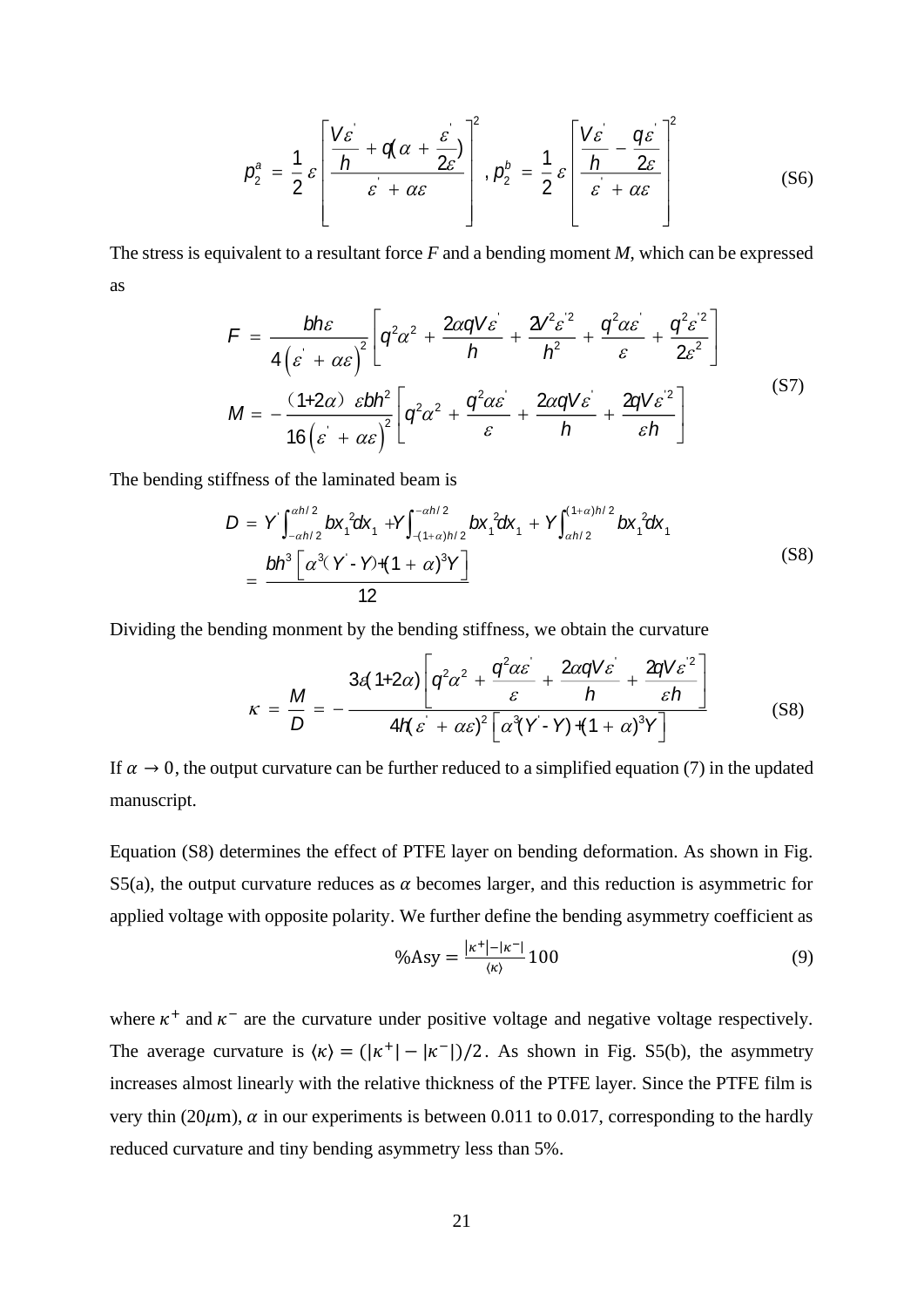

**FIG S5**. The effect of the material asymmetry on the inverse flexoelectret effect. (a) Output curvature and (b) bending asymmetry as a function of the relative thickness of PTFE. In our experiments,  $\alpha$  is from 0.011 to 0.017, which is nearly the case without considering PTFE layer. The materials properties used in this figure are:  $h = 0.76$ mm,  $q = -0.88$ mC/m<sup>2</sup>,  $V = \pm 1.5$ kV,  $\varepsilon = 2.85$ ,  $\varepsilon' = 2$ ,  $Y =$  $56.79KPa, Y' = 0.4GPa.$ 

## FEM calculations

Fig. S6(a) illustrates our FEM model for calculating the flexoelectrets' electromechanical response using COMSOL MULTIPHYSICS 5.2. We give the model material properties measured before: relative permittivity  $\varepsilon_r = 2.85$ , Young's Modulus *Y*=56.79KPa, density  $p=1148.5$ kg/m<sup>3</sup>. Since silicone elastomers are nearly incompressible, Poisson's ratio v is set to be 0.49. The material properties are uniform in the whole model and the model is isotropic. Same as the settings in the experiment as shown in Fig. 2(a) and Fig. S3, we set fixed constraints for one cantilever end and set the other end free. At the same time, we set the electric potential of one side to be 0V and change the electrical potential of the other side. Besides, different values of charge density are given to the middle plane as the red rectangular box shown in fig. S6(a). Note that, in our model, piezoelectric coefficient and electrostrictive coefficient are set to be zero. Also, COMSOL (actually, all current commercial software) does not include intrinsic flexoelectricity. Therefore, the only electromechanical coupling phenomenon considered in our model is the Maxwell stress effect, which means any deformation induced by voltage purely from Maxwell stress effect. Linear elastic model is given to the model and geometric nonlinearity is considered in the FEM calculating.

To show the calculated results clearly, the results of the  $x_1-x_2$  cross-section are plotted in Fig. S6(b) to (d), which show the deformations of the model with a charge density of -